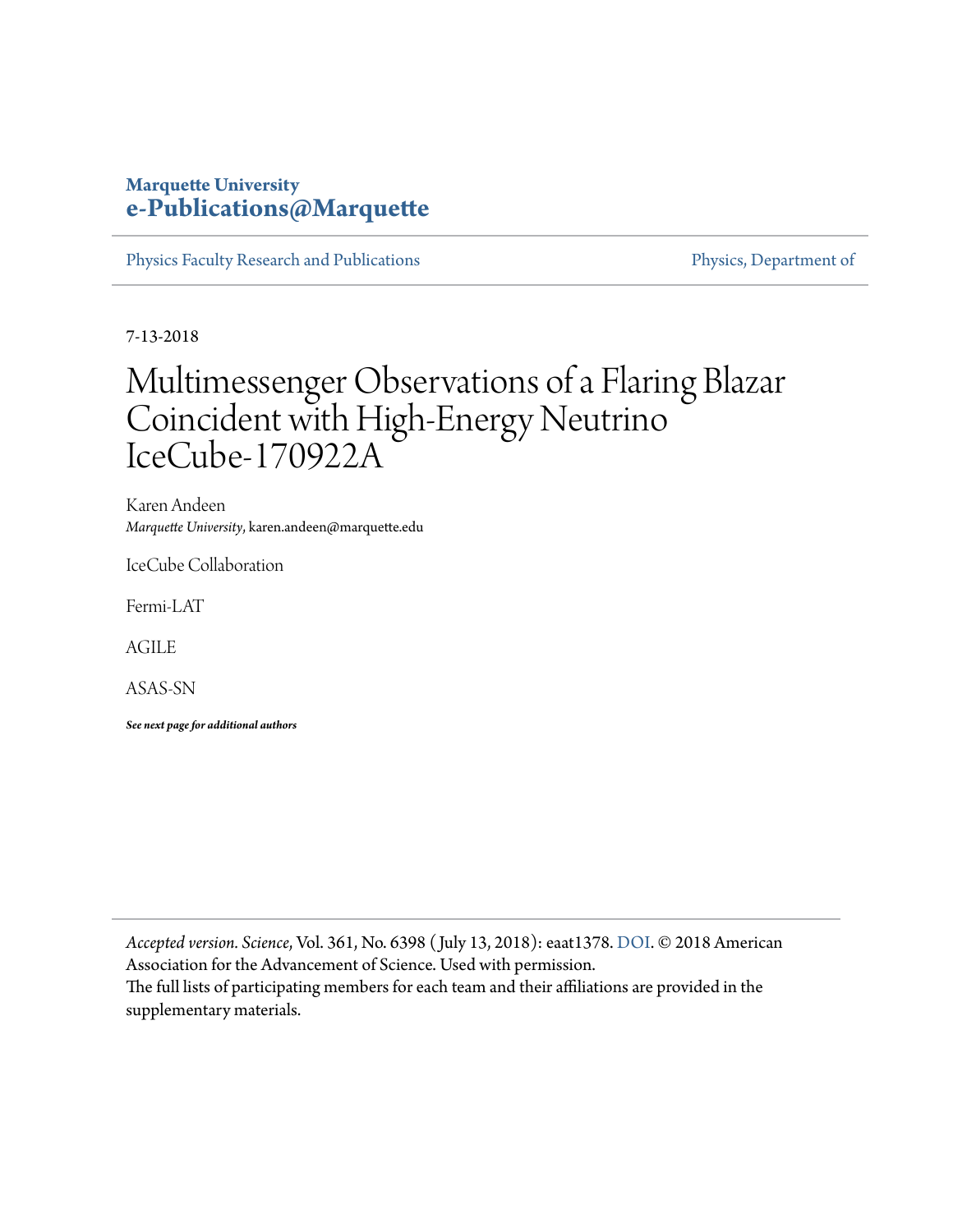#### **Authors**

Karen Andeen, IceCube Collaboration, Fermi-LAT, AGILE, ASAS-SN, HAWC, H.E.S.S., INTEGRAL, Kanata, Kiso, Kapteyn, Liverpool Telescope, Subaru, Swift/NuSTAR, VERITAS, and VLA/17B-403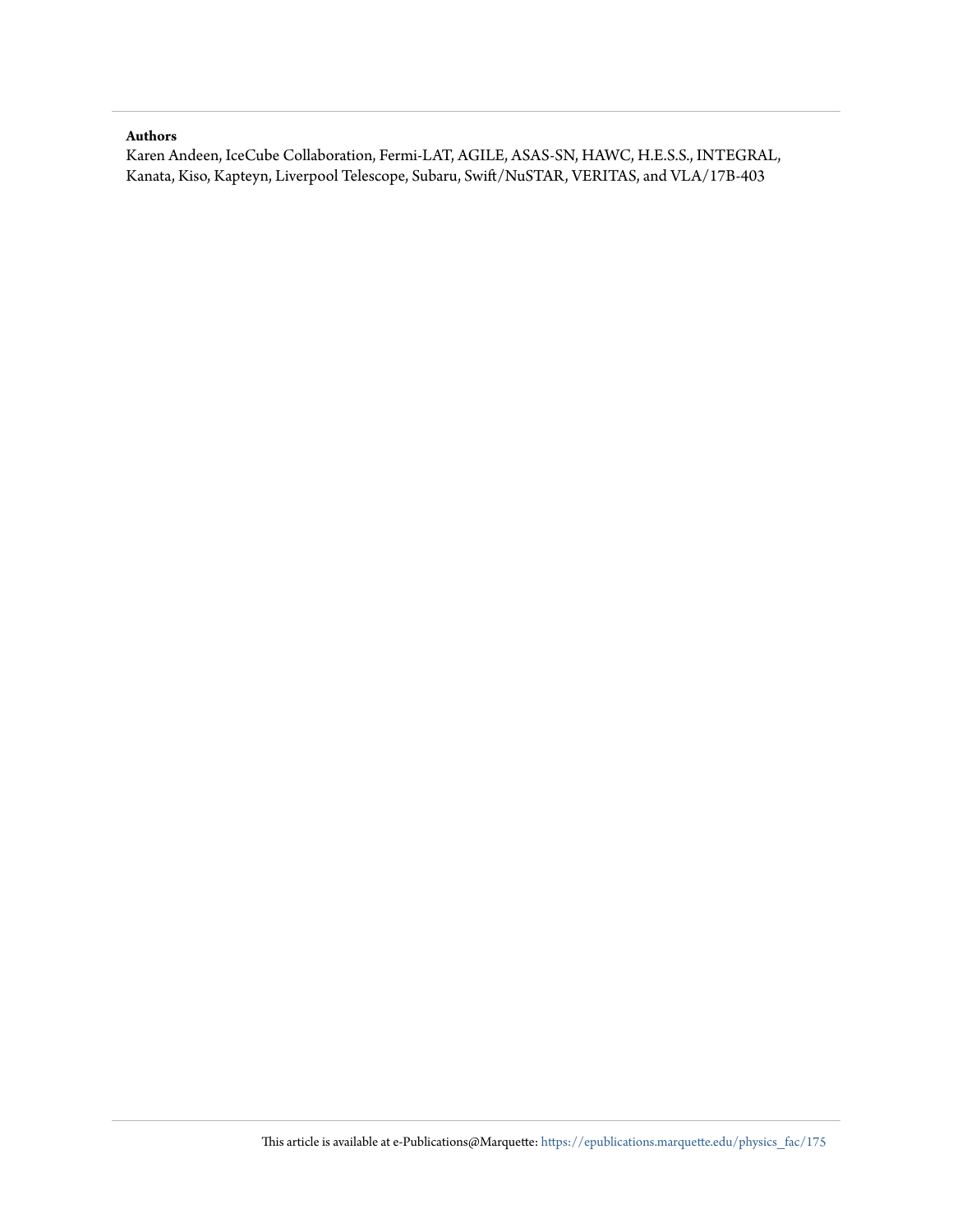**Marquette University**

# **e-Publications@Marquette**

# *Physics Faculty Research and Publications/College of Arts and Sciences*

*This paper is NOT THE PUBLISHED VERSION;* **but the author's final, peer-reviewed manuscript.** The published version may be accessed by following the link in the citation below.

*Science*, Vol. 361, No. 6398 (July 13, 2018): eaat1378. [DOI.](http://dx.doi.org/10.1126/science.aat1378) This article is © American Association for the Advancement of Science and permission has been granted for this version to appear in [e-](http://epublications.marquette.edu/)[Publications@Marquette.](http://epublications.marquette.edu/) American Association for the Advancement of Science does not grant permission for this article to be further copied/distributed or hosted elsewhere without the express permission from American Association for the Advancement of Science.

# Multimessenger Observations of a Flaring Blazar Coincident with High-energy Neutrino IceCube-170922A

The IceCube Collaboration, *Fermi*-LAT, MAGIC, *AGILE*, ASAS-SN, HAWC, H.E.S.S., *INTEGRAL*, Kanata, Kiso, Kapteyn, Liverpool Telescope, Subaru, *Swift/NuSTAR*, VERITAS, VLA/17B-403 teams

*The full lists of participating members for each team and their affiliations are provided in the supplementary materials.*

# Neutrino emission from a flaring blazar

Neutrinos interact only very weakly with matter, but giant detectors have succeeded in detecting small numbers of astrophysical neutrinos. Aside from a diffuse background, only two individual sources have been identified: the Sun and a nearby supernova in 1987. A multiteam collaboration detected a highenergy neutrino event whose arrival direction was consistent with a known blazar—a type of quasar with a relativistic jet oriented directly along our line of sight. The blazar, TXS 0506+056, was found to be undergoing a gamma-ray flare, prompting an extensive multiwavelength campaign. Motivated by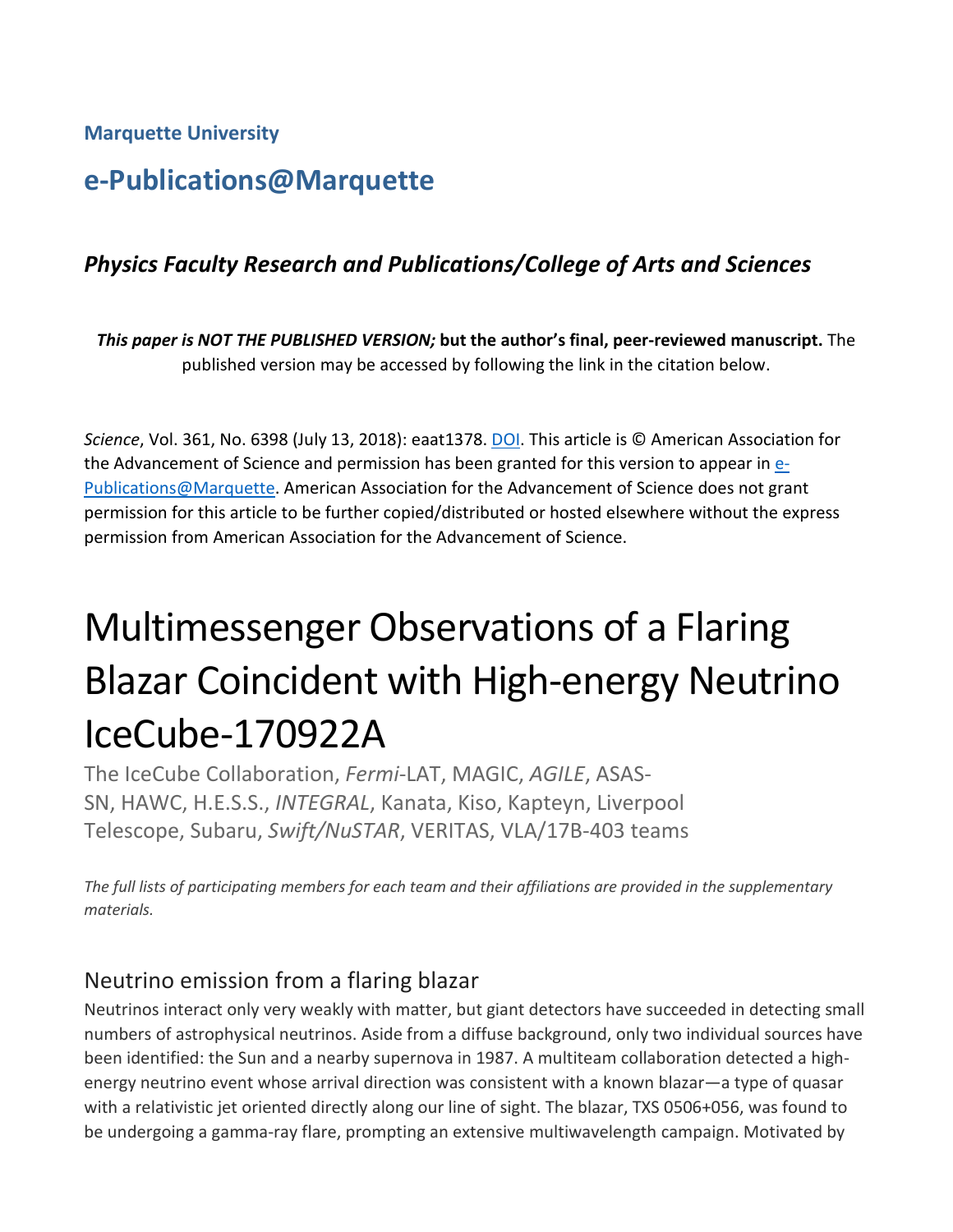this discovery, the IceCube collaboration examined lower-energy neutrinos detected over the previous several years, finding an excess emission at the location of the blazar. Thus, blazars are a source of astrophysical neutrinos.

# Structured Abstract

# INTRODUCTION

Neutrinos are tracers of cosmic-ray acceleration: electrically neutral and traveling at nearly the speed of light, they can escape the densest environments and may be traced back to their source of origin. High-energy neutrinos are expected to be produced in blazars: intense extragalactic radio, optical, xray, and, in some cases, γ-ray sources characterized by relativistic jets of plasma pointing close to our line of sight. Blazars are among the most powerful objects in the Universe and are widely speculated to be sources of high-energy cosmic rays. These cosmic rays generate high-energy neutrinos and γ-rays, which are produced when the cosmic rays accelerated in the jet interact with nearby gas or photons. On 22 September 2017, the cubic-kilometer IceCube Neutrino Observatory detected a ~290-TeV neutrino from a direction consistent with the flaring γ-ray blazar TXS 0506+056. We report the details of this observation and the results of a multiwavelength follow-up campaign.

#### RATIONALE

Multimessenger astronomy aims for globally coordinated observations of cosmic rays, neutrinos, gravitational waves, and electromagnetic radiation across a broad range of wavelengths. The combination is expected to yield crucial information on the mechanisms energizing the most powerful astrophysical sources. That the production of neutrinos is accompanied by electromagnetic radiation from the source favors the chances of a multiwavelength identification. In particular, a measured association of high-energy neutrinos with a flaring source of γ-rays would elucidate the mechanisms and conditions for acceleration of the highest-energy cosmic rays. The discovery of an extraterrestrial diffuse flux of high-energy neutrinos, announced by IceCube in 2013, has characteristic properties that hint at contributions from extragalactic sources, although the individual sources remain as yet unidentified. Continuously monitoring the entire sky for astrophysical neutrinos, IceCube provides realtime triggers for observatories around the world measuring γ-rays, x-rays, optical, radio, and gravitational waves, allowing for the potential identification of even rapidly fading sources.

#### RESULTS

A high-energy neutrino-induced muon track was detected on 22 September 2017, automatically generating an alert that was distributed worldwide within 1 min of detection and prompted follow-up searches by telescopes over a broad range of wavelengths. On 28 September 2017, the *Fermi* Large Area Telescope Collaboration reported that the direction of the neutrino was coincident with a cataloged γ-ray source, 0.1° from the neutrino direction. The source, a blazar known as TXS 0506+056 at a measured redshift of 0.34, was in a flaring state at the time with enhanced γ-ray activity in the GeV range. Follow-up observations by imaging atmospheric Cherenkov telescopes, notably the Major Atmospheric Gamma Imaging Cherenkov (MAGIC) telescopes, revealed periods where the detected γray flux from the blazar reached energies up to 400 GeV. Measurements of the source have also been completed at x-ray, optical, and radio wavelengths. We have investigated models associating neutrino and γ-ray production and find that correlation of the neutrino with the flare of TXS 0506+056 is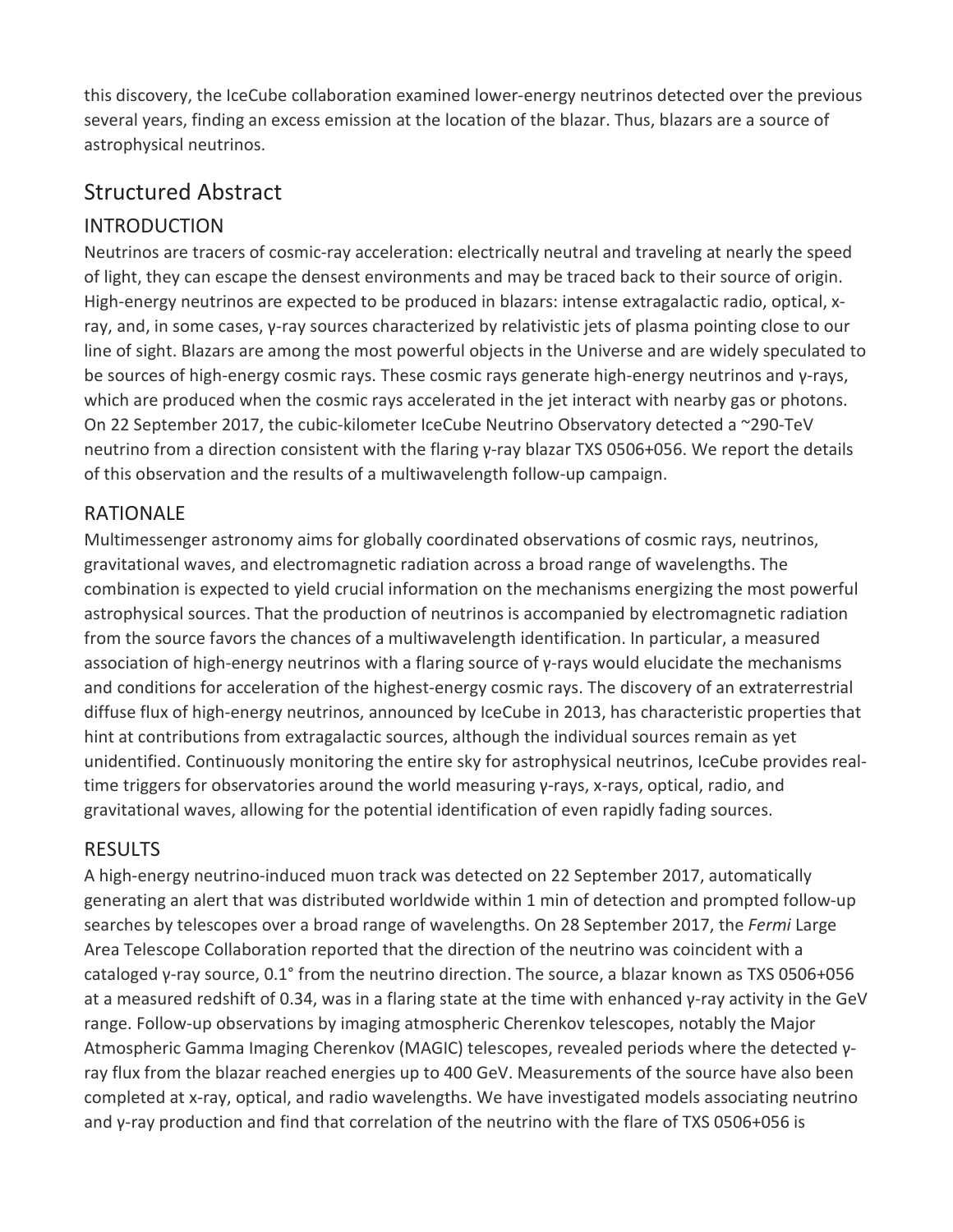statistically significant at the level of 3 standard deviations (sigma). On the basis of the redshift of TXS 0506+056, we derive constraints for the muon-neutrino luminosity for this source and find them to be similar to the luminosity observed in γ-rays.

#### **CONCLUSION**

The energies of the γ-rays and the neutrino indicate that blazar jets may accelerate cosmic rays to at least several PeV. The observed association of a high-energy neutrino with a blazar during a period of enhanced γ-ray emission suggests that blazars may indeed be one of the long-sought sources of veryhigh-energy cosmic rays, and hence responsible for a sizable fraction of the cosmic neutrino flux observed by IceCube.



**Multimessenger observations of blazar TXS 0506+056.** The 50% and 90% containment regions for the neutrino IceCube-170922A (dashed red and solid gray contours, respectively), overlain on a V-band optical image of the sky. Gamma-ray sources in this region previously detected with the *Fermi*spacecraft are shown as blue circles, with sizes representing their 95% positional uncertainty and labeled with the source names. The IceCube neutrino is coincident with the blazar TXS 0506+056, whose optical position is shown by the pink square. The yellow circle shows the 95% positional uncertainty of very-high-energy γ-rays detected by the MAGIC telescopes during the follow-up campaign. The inset shows a magnified view of the region around TXS 0506+056 on an R-band optical image of the sky.

# Abstract

Previous detections of individual astrophysical sources of neutrinos are limited to the Sun and the supernova 1987A, whereas the origins of the diffuse flux of high-energy cosmic neutrinos remain unidentified. On 22 September 2017, we detected a high-energy neutrino, IceCube-170922A, with an energy of ~290 tera–electron volts. Its arrival direction was consistent with the location of a known γ-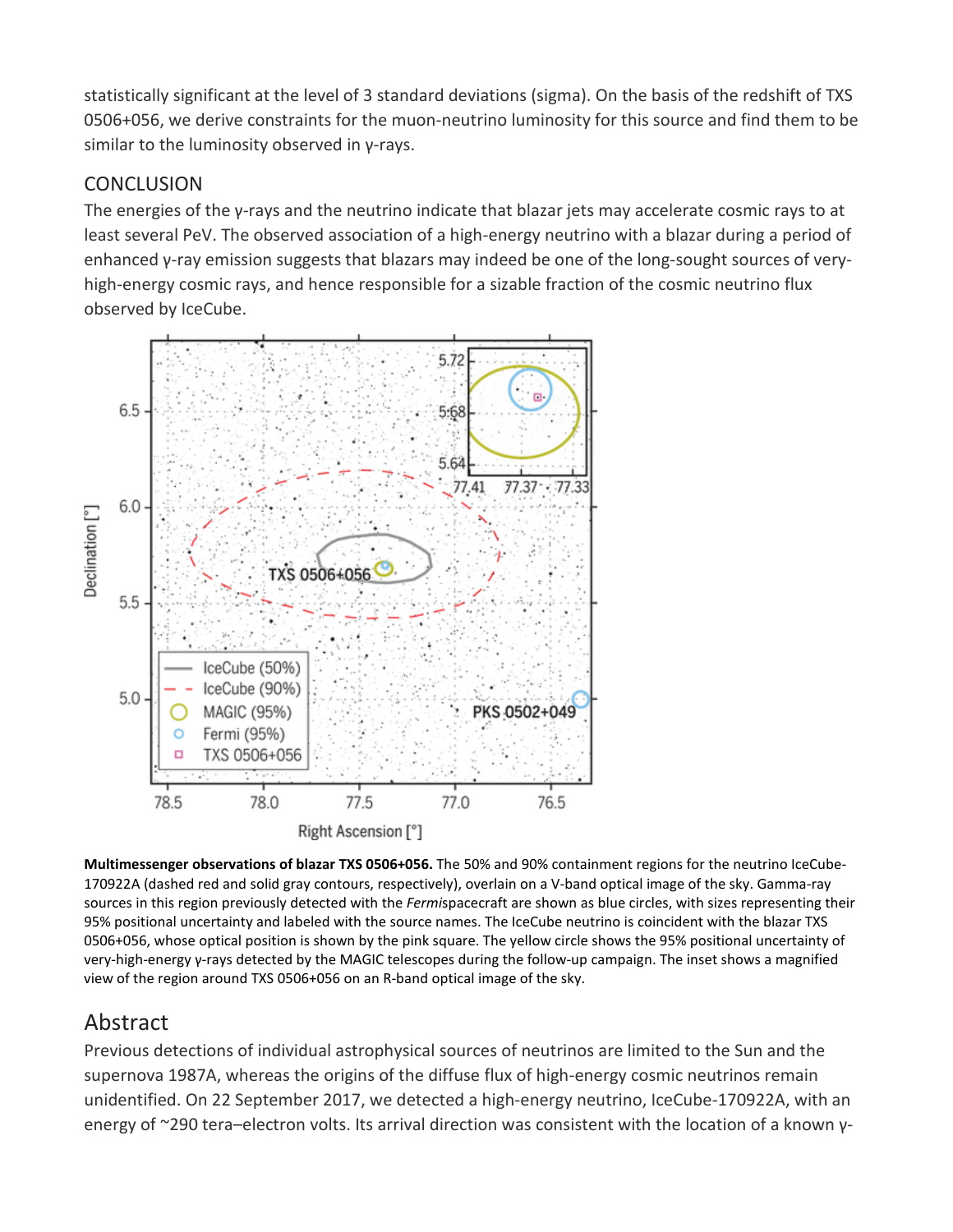ray blazar, TXS 0506+056, observed to be in a flaring state. An extensive multiwavelength campaign followed, ranging from radio frequencies to γ-rays. These observations characterize the variability and energetics of the blazar and include the detection of TXS 0506+056 in very-high-energy γ-rays. This observation of a neutrino in spatial coincidence with a γ-ray–emitting blazar during an active phase suggests that blazars may be a source of high-energy neutrinos.

Since the discovery of a diffuse flux of high-energy astrophysical neutrinos (*[1](https://science.sciencemag.org/content/361/6398/eaat1378#ref-1)*, *[2](https://science.sciencemag.org/content/361/6398/eaat1378#ref-2)*), IceCube has searched for its sources. The only nonterrestrial neutrino sources identified previously are the Sun and the supernova 1987A, producing neutrinos with energies millions of times lower than the high-energy diffuse flux, such that the mechanisms and the environments responsible for the high-energy cosmic neutrinos are still to be ascertained (*[3](https://science.sciencemag.org/content/361/6398/eaat1378#ref-3)*, *[4](https://science.sciencemag.org/content/361/6398/eaat1378#ref-4)*). Many candidate source types exist, with active galactic nuclei (AGN) among the most prominent (*[5](https://science.sciencemag.org/content/361/6398/eaat1378#ref-5)*), in particular the small fraction of them designated as radio-loud (*[6](https://science.sciencemag.org/content/361/6398/eaat1378#ref-6)*). In these AGNs, the central supermassive black hole converts gravitational energy of accreting matter and/or the rotational energy of the black hole into powerful relativistic jets, within which particles can be accelerated to high energies. If a number of these particles are protons or nuclei, their interactions with the radiation fields and matter close to the source would give rise to a flux of high-energy pions that eventually decay into photons and neutrinos (*[7](https://science.sciencemag.org/content/361/6398/eaat1378#ref-7)*). In blazars (*[8](https://science.sciencemag.org/content/361/6398/eaat1378#ref-8)*)—AGNs that have one of the jets pointing close to our line of sight—the observable flux of neutrinos and radiation is expected to be greatly enhanced owing to relativistic Doppler boosting. Blazar electromagnetic (EM) emission is known to be highly variable on time scales from minutes to years (*[9](https://science.sciencemag.org/content/361/6398/eaat1378#ref-9)*).

Neutrinos travel largely unhindered by matter and radiation. Even if high-energy photons (TeV and above) are unable to escape the source owing to intrinsic absorption, or are absorbed by interactions with the extragalactic background light (EBL) (*[10](https://science.sciencemag.org/content/361/6398/eaat1378#ref-10)*, *[11](https://science.sciencemag.org/content/361/6398/eaat1378#ref-11)*), high-energy neutrinos may escape and travel unimpeded to Earth. An association of observed astrophysical neutrinos with blazars would therefore imply that high-energy protons or nuclei up to energies of at least tens of PeV are produced in blazar jets, suggesting that they may be the birthplaces of the most energetic particles observed in the Universe, the ultrahigh-energy cosmic rays (*[12](https://science.sciencemag.org/content/361/6398/eaat1378#ref-12)*). If neutrinos are produced in correlation with photons, the coincident observation of neutrinos with electromagnetic flares would greatly increase the chances of identifying the source(s). Neutrino detections must therefore be combined with the information from broadband observations across the electromagnetic spectrum (multimessenger observations).

To take advantage of multimessenger opportunities, the IceCube neutrino observatory (*[13](https://science.sciencemag.org/content/361/6398/eaat1378#ref-13)*) has established a system of real-time alerts that rapidly notify the astronomical community of the direction of astrophysical neutrino candidates (*[14](https://science.sciencemag.org/content/361/6398/eaat1378#ref-14)*). From the start of the program in April 2016 through October 2017, 10 public alerts have been issued for high-energy neutrino candidate events with wellreconstructed directions (*[15](https://science.sciencemag.org/content/361/6398/eaat1378#ref-15)*).

We report the detection of a high-energy neutrino by IceCube and the multiwavelength/multiinstrument observations of a flaring γ-ray blazar, TXS 0506+056, which was found to be positionally coincident with the neutrino direction (*[16](https://science.sciencemag.org/content/361/6398/eaat1378#ref-16)*). Chance coincidence of the IceCube-170922A event with the flare of TXS 0506+056 is statistically disfavored at the level of 3σ in models evaluated below, associating neutrino and γ-ray production.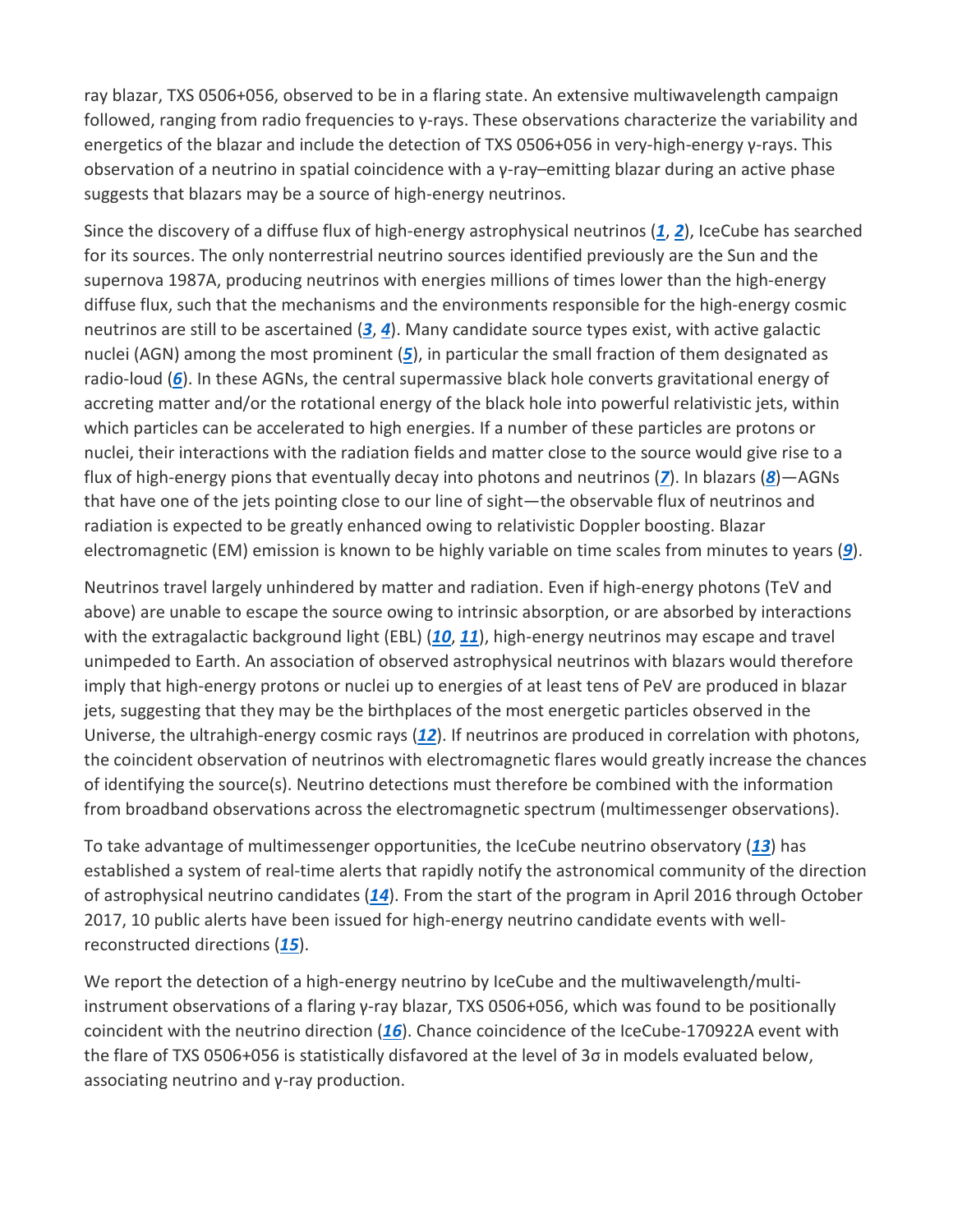# The neutrino alert

IceCube is a neutrino observatory with more than 5000 optical sensors embedded in 1  $km<sup>3</sup>$  of the Antarctic ice-sheet close to the Amundsen-Scott South Pole Station. The detector consists of 86 vertical strings frozen into the ice 125 m apart, each equipped with 60 digital optical modules (DOMs) at depths between 1450 and 2450 m. When a high-energy muon-neutrino interacts with an atomic nucleus in or close to the detector array, a muon is produced moving through the ice at superluminal speed and creating Cherenkov radiation detected by the DOMs. On 22 September 2017 at 20:54:30.43 Coordinated Universal Time (UTC), a high-energy neutrino-induced muon track event was detected in an automated analysis that is part of IceCube's real-time alert system. An automated alert was distributed (*[17](https://science.sciencemag.org/content/361/6398/eaat1378#ref-17)*) to observers 43 s later, providing an initial estimate of the direction and energy of the event. A sequence of refined reconstruction algorithms was automatically started at the same time, using the full event information. A representation of this neutrino event with the best-fitting reconstructed direction is shown in **[Fig. 1](https://science.sciencemag.org/content/361/6398/eaat1378#F2)**. Monitoring data from IceCube indicate that the observatory was functioning normally at the time of the event.



**Fig. 1 Event display for neutrino event IceCube-170922A.** The time at which a DOM observed a signal is reflected in the color of the hit, with dark blues for earliest hits and yellow for latest. Times shown are relative to the first DOM hit according to the track reconstruction, and earlier and later times are shown with the same colors as the first and last times, respectively. The total time the event took to cross the detector is ~3000 ns. The size of a colored sphere is proportional to the logarithm of the amount of light observed at the DOM, with larger spheres corresponding to larger signals. The total charge recorded is ~5800 photoelectrons. Inset is an overhead perspective view of the event. The best-fitting track direction is shown as an arrow, consistent with a zenith angle  $5.7^{+0.50}_{-0.30}$  degrees below the horizon.

A Gamma-ray Coordinates Network (GCN) Circular (*[18](https://science.sciencemag.org/content/361/6398/eaat1378#ref-18)*) was issued ~4 hours after the initial notice, including the refined directional information (offset 0.14° from the initial direction; see **[Fig. 2](https://science.sciencemag.org/content/361/6398/eaat1378#F3)**). Subsequently, further studies were performed to determine the uncertainty of the directional reconstruction arising from statistical and systematic effects, leading to a best-fitting right ascension  $(RA)$  77.43 $^{+095}_{-0.65}$  and declination (Dec)  $+5.72^{+0.50}_{-0.30}$  (degrees, J2000 equinox, 90% containment region). The alert was later reported to be in positional coincidence with the known γ-ray blazar TXS 0506+056 (*[16](https://science.sciencemag.org/content/361/6398/eaat1378#ref-16)*), which is located at RA 77.36° and Dec +5.69° (J2000) (*[19](https://science.sciencemag.org/content/361/6398/eaat1378#ref-19)*), 0.1° from the arrival direction of the high-energy neutrino.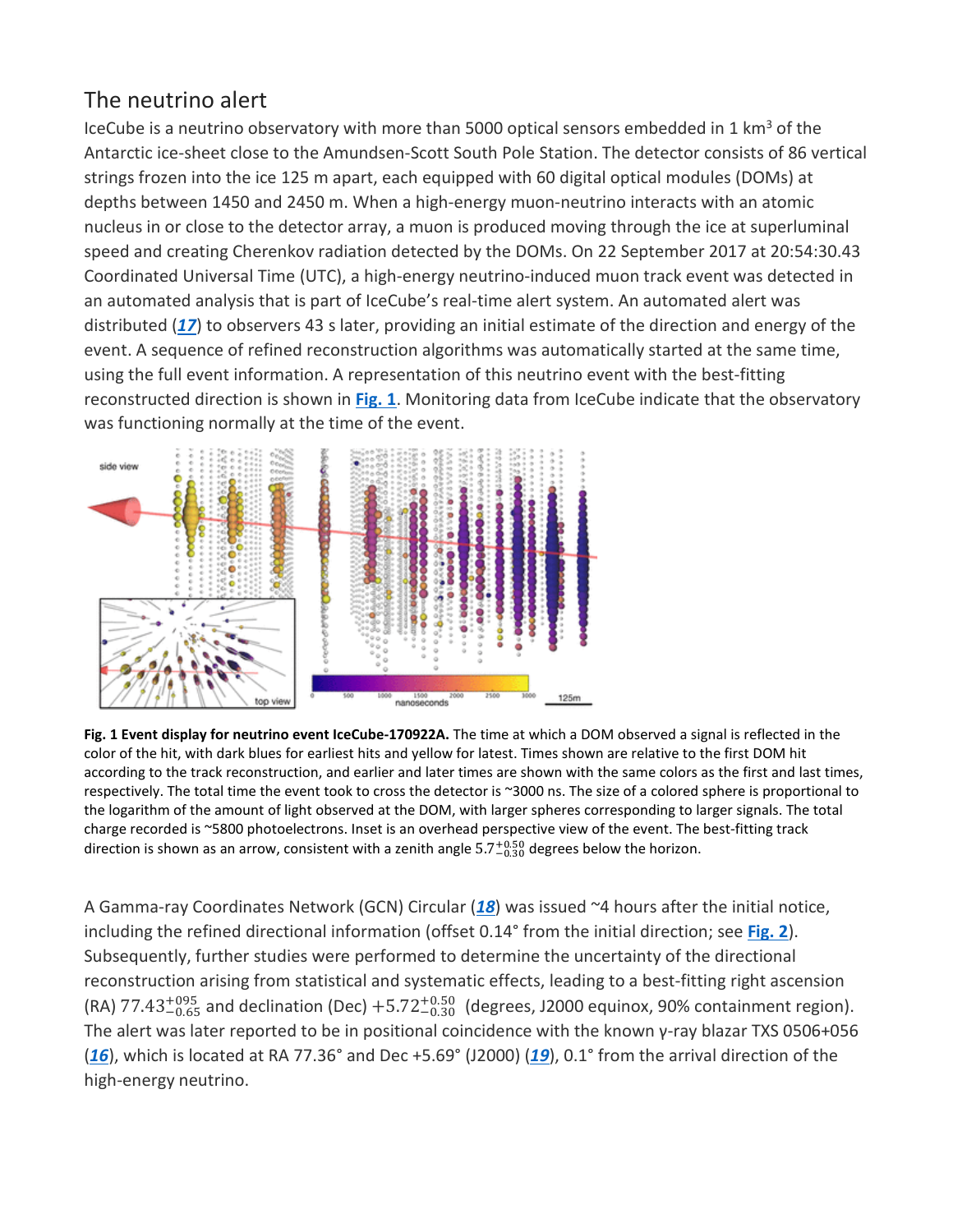

**Fig. 2** *Fermi***-LAT and MAGIC observations of IceCube-170922A's location.** Sky position of IceCube-170922A in J2000 equatorial coordinates overlaying the γ-ray counts from *Fermi*-LAT above 1 GeV (**A**) and the signal significance as observed by MAGIC (**B**) in this region. The tan square indicates the position reported in the initial alert, and the green square indicates the final best-fitting position from follow-up reconstructions (*[18](https://science.sciencemag.org/content/361/6398/eaat1378#ref-18)*). Gray and red curves show the 50% and 90% neutrino containment regions, respectively, including statistical and systematic errors. *Fermi*-LAT data are shown as a photon counts map in 9.5 years of data in units of counts per pixel, using detected photons with energy of 1 to 300 GeV in a 2° by 2° region around TXS0506+056. The map has a pixel size of 0.02° and was smoothed with a 0.02°-wide Gaussian kernel. MAGIC data are shown as signal significance for γ-rays above 90 GeV. Also shown are the locations of a γ-ray source observed by *Fermi*-LAT as given in the *Fermi*-LAT Third Source Catalog (3FGL) (*[23](https://science.sciencemag.org/content/361/6398/eaat1378#ref-23)*) and the Third Catalog of Hard *Fermi*-LAT Sources (3FHL) (*[24](https://science.sciencemag.org/content/361/6398/eaat1378#ref-24)*) source catalogs, including the identified positionally coincident 3FGL object TXS 0506+056. For *Fermi*-LAT catalog objects, marker sizes indicate the 95% CL positional uncertainty of the source.

The IceCube alert prompted a follow-up search by the Mediterranean neutrino telescope ANTARES (Astronomy with a Neutrino Telescope and Abyss environmental RESearch) (*[20](https://science.sciencemag.org/content/361/6398/eaat1378#ref-20)*). The sensitivity of ANTARES at the declination of IceCube-170922A is about one-tenth that of IceCube's (*[21](https://science.sciencemag.org/content/361/6398/eaat1378#ref-21)*), and no neutrino candidates were found in a ±1 day period around the event time (*[22](https://science.sciencemag.org/content/361/6398/eaat1378#ref-22)*).

An energy of 23.7 ± 2.8 TeV was deposited in IceCube by the traversing muon. To estimate the parent neutrino energy, we performed simulations of the response of the detector array, considering that the muon-neutrino might have interacted outside the detector at an unknown distance. We assumed the best-fitting power-law energy spectrum for astrophysical high-energy muon neutrinos,  $dN/d \propto$ −2.<sup>13</sup> (*[2](https://science.sciencemag.org/content/361/6398/eaat1378#ref-2)*), where *N* is the number of neutrinos as a function of energy *E*. The simulations yielded a most probable neutrino energy of 290 TeV, with a 90% confidence level (CL) lower limit of 183 TeV, depending only weakly on the assumed astrophysical energy spectrum (*[25](https://science.sciencemag.org/content/361/6398/eaat1378#ref-25)*).

The vast majority of neutrinos detected by IceCube arise from cosmic-ray interactions within Earth's atmosphere. Although atmospheric neutrinos are dominant at energies below 100 TeV, their spectrum falls steeply with energy, allowing astrophysical neutrinos to be more easily identified at higher energies. The muon-neutrino astrophysical spectrum, together with simulated data, was used to calculate the probability that a neutrino at the observed track energy and zenith angle in IceCube is of astrophysical origin. This probability, the so-called signalness of the event (*[14](https://science.sciencemag.org/content/361/6398/eaat1378#ref-14)*), was reported to be 56.5% (*[17](https://science.sciencemag.org/content/361/6398/eaat1378#ref-17)*). Although IceCube can robustly identify astrophysical neutrinos at PeV energies, for individual neutrinos at several hundred TeV, an atmospheric origin cannot be excluded. Electromagnetic observations are valuable to assess the possible association of a single neutrino to an astrophysical source.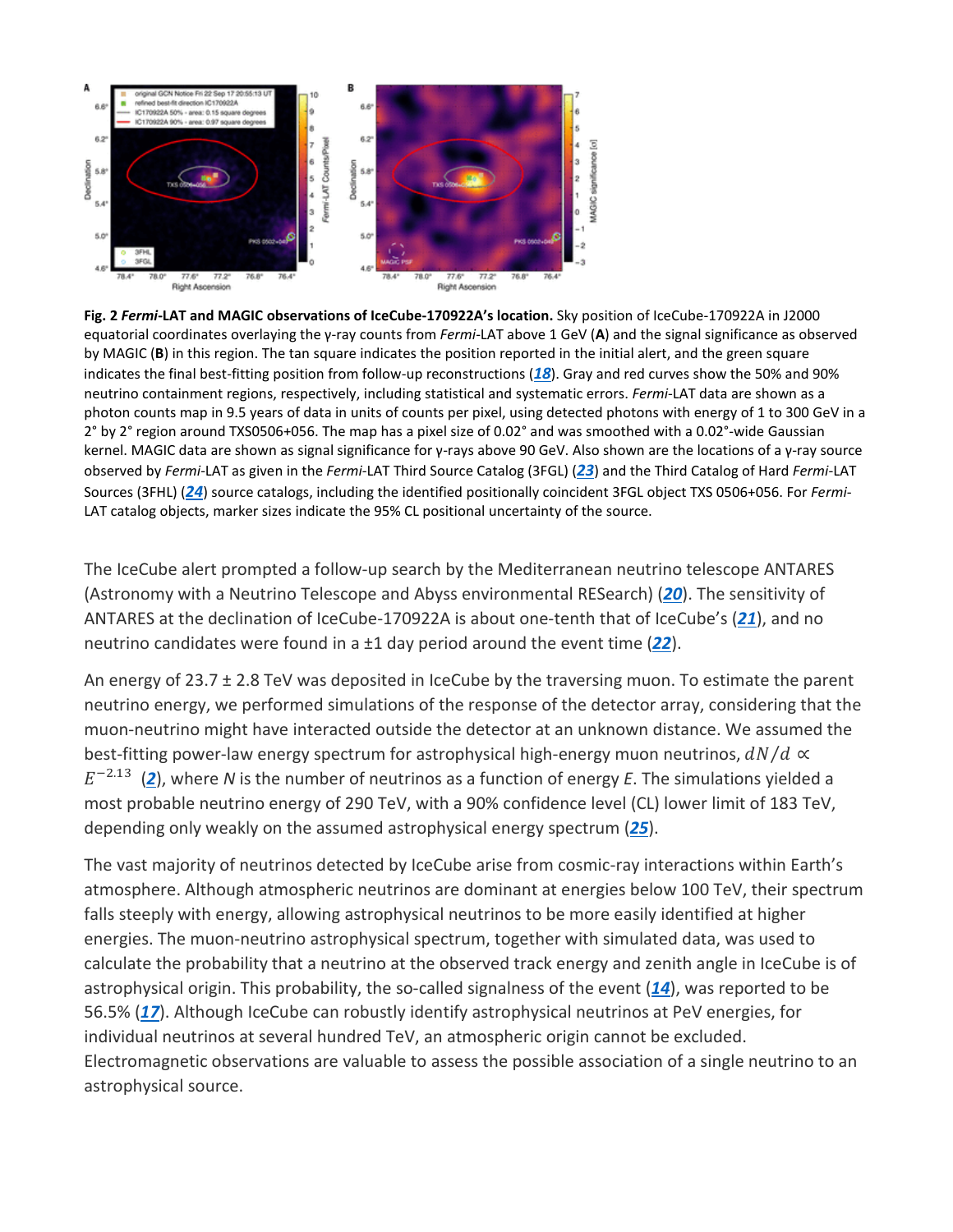Following the alert, IceCube performed a complete analysis of relevant data prior to 31 October 2017. Although no additional excess of neutrinos was found from the direction of TXS 0506+056 near the time of the alert, there are indications at the 3σ level of high-energy neutrino emission from that direction in data prior to 2017, as discussed in a companion paper (*[26](https://science.sciencemag.org/content/361/6398/eaat1378#ref-26)*).

# High-energy γ-ray observations of TXS 0506+056

On 28 September 2017, the *Fermi* Large Area Telescope (LAT) Collaboration reported that the direction of origin of IceCube-170922A was consistent with a known γ-ray source in a state of enhanced emission (*[16](https://science.sciencemag.org/content/361/6398/eaat1378#ref-16)*). *Fermi*-LAT is a pair-conversion telescope aboard the *Fermi Gamma-ray Space Telescope* sensitive to γ-rays with energies from 20 MeV to greater than 300 GeV (*[27](https://science.sciencemag.org/content/361/6398/eaat1378#ref-27)*). Since August 2008, it has operated continuously, primarily in an all-sky survey mode. Its wide field of view of ~2.4 steradian provides coverage of the entire γ-ray sky every 3 hours. The search for possible counterparts to IceCube-170922A was part of the *Fermi*-LAT collaboration's routine multiwavelength, multimessenger program.

Inside the error region of the neutrino event, a positional coincidence was found with a previously cataloged γ-ray source, 0.1° from the best-fitting neutrino direction. TXS 0506+056 is a blazar of BL Lacertae (BL Lac) type. Its redshift of z = 0:3365±0010 was measured only recently based on the optical emission spectrum in a study triggered by the observation of IceCube-170922A (*[28](https://science.sciencemag.org/content/361/6398/eaat1378#ref-28)*).

TXS 0506+056 is a known *Fermi*-LAT γ-ray source, appearing in three catalogs of *Fermi*sources (*[23](https://science.sciencemag.org/content/361/6398/eaat1378#ref-23)*, *[24](https://science.sciencemag.org/content/361/6398/eaat1378#ref-24)*, *[29](https://science.sciencemag.org/content/361/6398/eaat1378#ref-29)*) at energies above 0.1, 50, and 10 GeV, respectively. An examination of the *Fermi* All-Sky Variability Analysis (FAVA) (*[30](https://science.sciencemag.org/content/361/6398/eaat1378#ref-30)*) photometric light curve for this object showed that TXS 0506+056 had brightened considerably in the GeV band starting in April 2017 (*[16](https://science.sciencemag.org/content/361/6398/eaat1378#ref-16)*). Independently, a γ-ray flare was also found by *Fermi*'s Automated Science Processing [ASP (*[25](https://science.sciencemag.org/content/361/6398/eaat1378#ref-25)*)]. Such flaring is not unusual for a BL Lac object and would not have been followed up as extensively if the neutrino were not detected.

**[Figure 3](https://science.sciencemag.org/content/361/6398/eaat1378#F4)** shows the *Fermi*-LAT light curve and the detection time of the neutrino alert. The light curve of TXS 0506+056 from August 2008 to October 2017 was calculated in bins of 28 days for the energy range above 0.1 GeV. An additional light curve with 7-day bins was calculated for the period around the time of the neutrino alert. The γ-ray flux of TXS 0506+056 in each time bin was determined through a simultaneous fit of this source and the other *Fermi*-LAT sources in a 10° by 10° region of interest along with the Galactic and isotropic diffuse backgrounds, using a maximum-likelihood technique (*[25](https://science.sciencemag.org/content/361/6398/eaat1378#ref-25)*). The integrated γ-ray flux of TXS 0506+056 for *E* > 0.1 GeV, averaged over all *Fermi*-LAT observations spanning 9.5 years, is (7:6 T 0:2) x  $10^{-8}$  cm<sup>-2</sup> s<sup>-1</sup>. . The highest flux observed in a single 7-day light curve bin was (5:3 T 0:6)  $\times$  10<sup>-7</sup> cm<sup>-2</sup> s<sup>-1</sup>, measured in the week 4 to 11 July 2017. Strong flux variations were observed during the γ-ray flare, the most prominent being a flux increase from were observed during the g-ray flare, the most prominent being a flux increase from  $(7:9 \pm 2:9) \times 10^{-8}$  cm<sup>-2</sup> s<sup>-1</sup> in the week 8 to 15 August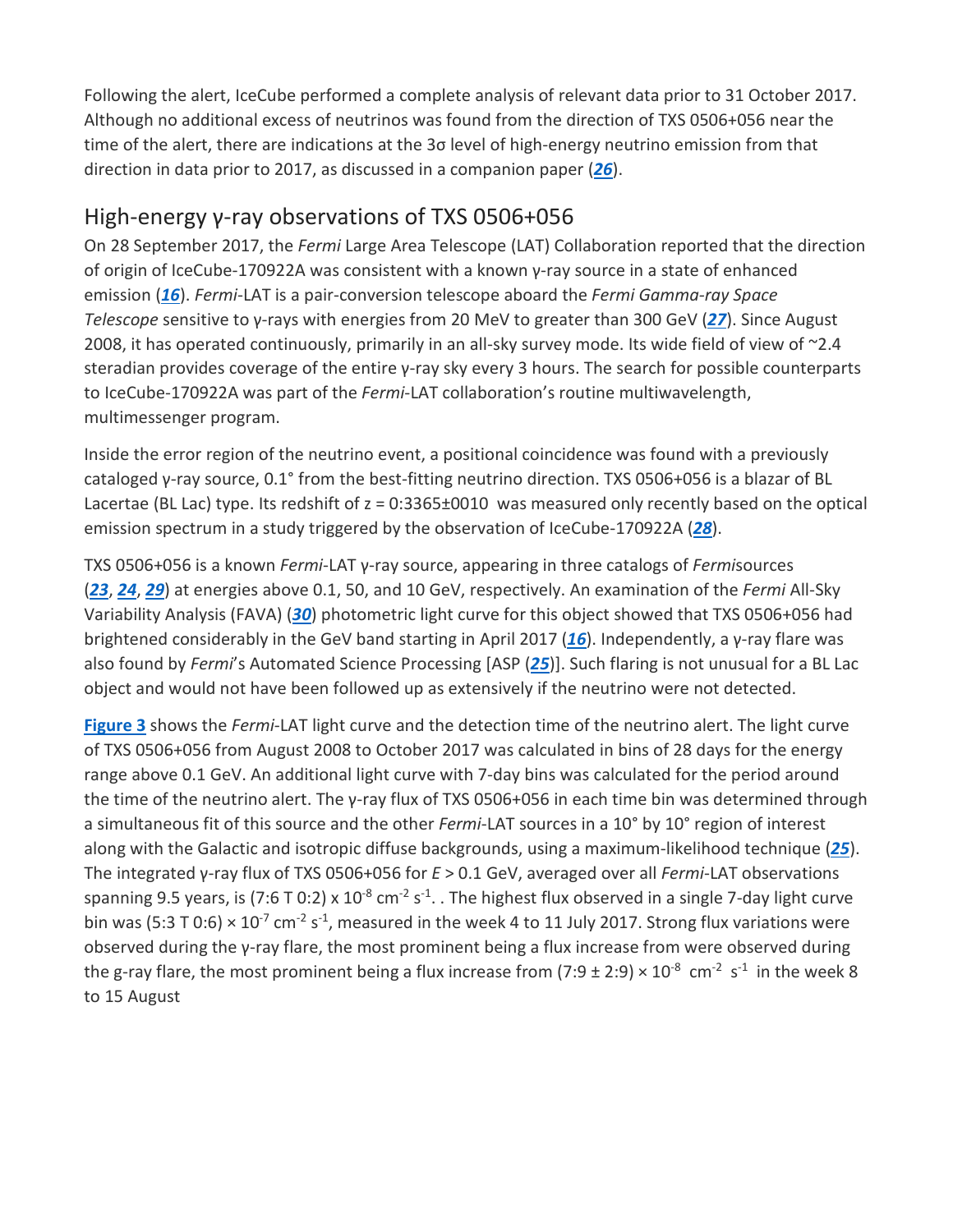

**Fig. 3 Time-dependent multiwavelength observations of TXS 0506+056 before and after IceCube-170922A.** Significant variability of the electromagnetic emission can be observed in all displayed energy bands, with the source being in a highemission state around the time of the neutrino alert. From top to bottom: (**A**) VHE γ-ray observations by MAGIC, H.E.S.S., and VERITAS; (**B**) high-energy γ-ray observations by *Fermi*-LAT and *AGILE*; (**C** and **D**) x-ray observations by *Swift* XRT; (**E**) optical light curves from ASAS-SN, Kiso/KWFC, and Kanata/HONIR; and (**F**) radio observations by OVRO and VLA. The red dashed line marks the detection time of the neutrino IceCube-170922A. The left set of panels shows measurements between MJD 54700 (22 August 2008) and MJD 58002 (6 September 2017). The set of panels on the right shows an expanded scale for time range MJD 58002 to MJD 58050 (24 October 2017). The *Fermi*-LAT light curve is binned in 28-day bins on the left panel, while finer 7-day bins are used on the expanded panel. A VERITAS limit from MJD 58019.40 (23 September 2017) of 2:1 X  $10^{-10}$  cm<sup>-2</sup> s<sup>-1</sup> is off the scale of the plot and not shown.

The Astro-Rivelatore Gamma a Immagini Leggero (*AGILE*) γ-ray telescope (*[31](https://science.sciencemag.org/content/361/6398/eaat1378#ref-31)*) confirmed the elevated level of γ-ray emission at energies above 0.1 GeV from TXS 0506+056 in a 13-day window (10 to 23 September 2017). The *AGILE* measured flux of (5:3 T 2:1) x 10<sup>-7</sup> cm<sup>-2</sup> s<sup>-1</sup> is consistent with the *Fermi*-LAT observations in this time period.

High-energy γ-ray observations are shown in **[Figs. 3](https://science.sciencemag.org/content/361/6398/eaat1378#F4)** and **[4](https://science.sciencemag.org/content/361/6398/eaat1378#F5)**. Details on the *Fermi*-LAT and *AGILE*analyses can be found in (*[25](https://science.sciencemag.org/content/361/6398/eaat1378#ref-25)*).



**Fig. 4 Broadband spectral energy distribution for the blazar TXS 0506+056.** The SED is based on observations obtained within 14 days of the detection of the IceCube-170922A event. The  $E^2$ dN/dE vertical axis is equivalent to a vF<sub>v</sub> scale.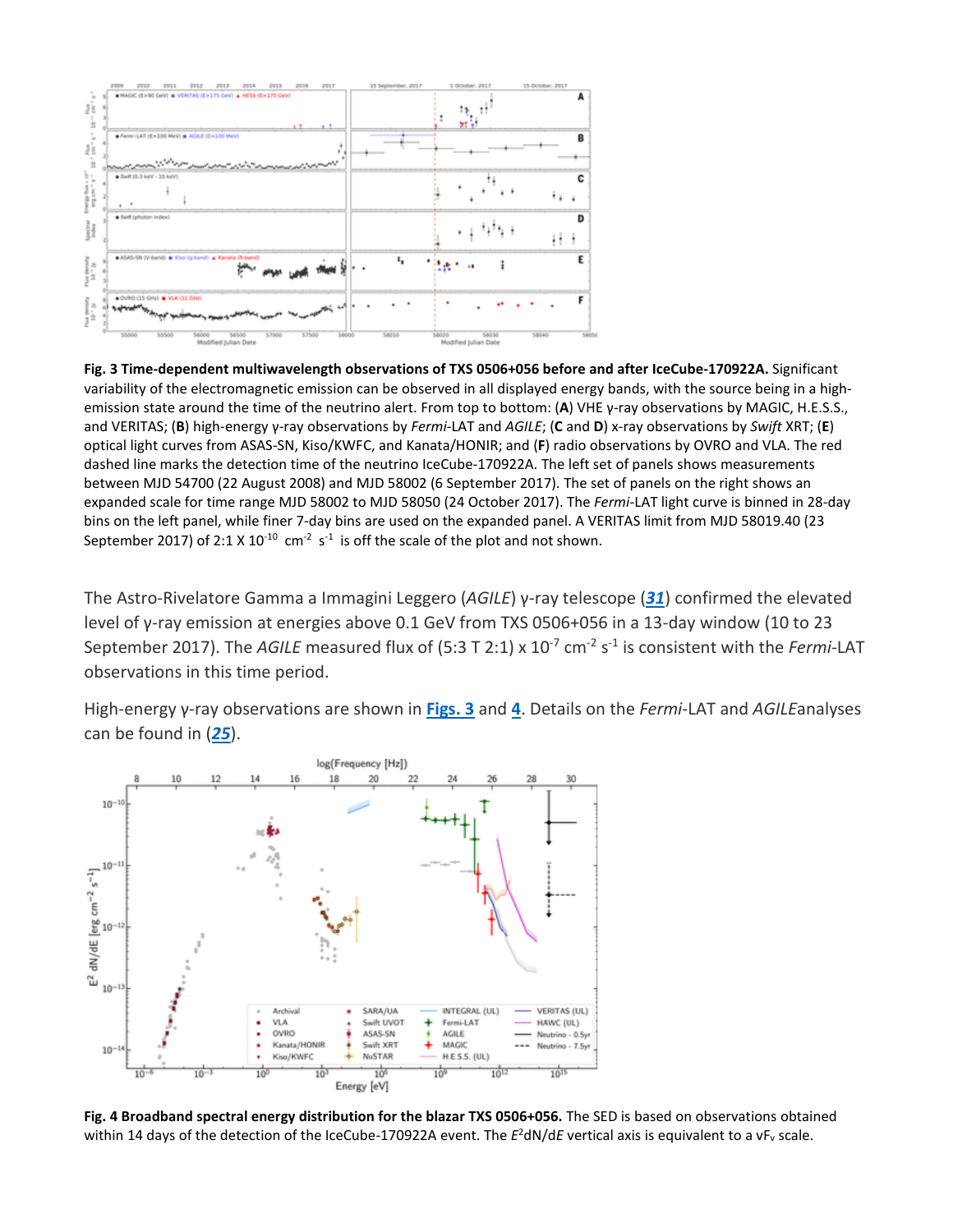Contributions are provided by the following instruments: VLA (*[38](https://science.sciencemag.org/content/361/6398/eaat1378#ref-38)*), OVRO (*[39](https://science.sciencemag.org/content/361/6398/eaat1378#ref-39)*), Kanata Hiroshima Optical and Near-InfraRed camera (HONIR) (*[52](https://science.sciencemag.org/content/361/6398/eaat1378#ref-52)*), Kiso, and the Kiso Wide Field Camera (KWFC) (*[43](https://science.sciencemag.org/content/361/6398/eaat1378#ref-43)*), Southeastern Association for Research in Astronomy Observatory (SARA/UA) (*[53](https://science.sciencemag.org/content/361/6398/eaat1378#ref-53)*), ASAS-SN (*[54](https://science.sciencemag.org/content/361/6398/eaat1378#ref-54)*), *Swift* Ultraviolet and Optical Telescope (UVOT) and XRT (*[55](https://science.sciencemag.org/content/361/6398/eaat1378#ref-55)*), *NuSTAR* (*[56](https://science.sciencemag.org/content/361/6398/eaat1378#ref-56)*), *INTEGRAL* (*[57](https://science.sciencemag.org/content/361/6398/eaat1378#ref-57)*), *AGILE* (*[58](https://science.sciencemag.org/content/361/6398/eaat1378#ref-58)*), *Fermi*-LAT (*[16](https://science.sciencemag.org/content/361/6398/eaat1378#ref-16)*), MAGIC (*[35](https://science.sciencemag.org/content/361/6398/eaat1378#ref-35)*), VERITAS (*[59](https://science.sciencemag.org/content/361/6398/eaat1378#ref-59)*), H.E.S.S. (*[60](https://science.sciencemag.org/content/361/6398/eaat1378#ref-60)*), and HAWC (*[61](https://science.sciencemag.org/content/361/6398/eaat1378#ref-61)*). Specific observation dates and times are provided in (*[25](https://science.sciencemag.org/content/361/6398/eaat1378#ref-25)*). Differential flux upper limits (shown as colored bands and indicated as "UL" in the legend) are quoted at the 95% CL, while markers indicate significant detections. Archival observations are shown in gray to illustrate the historical flux level of the blazar in the radio-to-keV range as retrieved from the ASDC SED Builder (*[62](https://science.sciencemag.org/content/361/6398/eaat1378#ref-62)*), and in the γ-ray band as listed in the *Fermi*-LAT 3FGL catalog (*[23](https://science.sciencemag.org/content/361/6398/eaat1378#ref-23)*) and from an analysis of 2.5 years of HAWC data. The γ-ray observations have not been corrected for absorption owing to the EBL. SARA/UA, ASAS-SN, and Kiso/KWFC observations have not been corrected for Galactic attenuation. The electromagnetic SED displays a doublebump structure, one peaking in the optical-ultraviolet range and the second one in the GeV range, which is characteristic of the nonthermal emission from blazars. Even within this 14-day period, there is variability observed in several of the energy bands shown (see **[Fig. 3](https://science.sciencemag.org/content/361/6398/eaat1378#F4)**), and the data are not all obtained simultaneously. Representative vμ + vμ neutrino flux upper limits that produce on average one detection like IceCube-170922A over a period of 0.5 (solid black line) and 7.5 years (dashed black line) are shown, assuming a spectrum of *dN*/*dE* ∝ *E*-2 at the most probable neutrino energy (311 TeV).

# Very-high-energy γ-ray observations of TXS 0506+056

Following the announcement of IceCube-170922A, TXS 0506+056 was observed by several groundbased Imaging Atmospheric Cherenkov Telescopes (IACTs). A total of 1.3 hours of observations in the direction of the blazar TXS 0506+056 were taken using the High-Energy Stereoscopic System (H.E.S.S.) (*[32](https://science.sciencemag.org/content/361/6398/eaat1378#ref-32)*), located in Namibia, on 23 September 2017 [Modified Julian Date (MJD) 58019], ~4 hours after the circulation of the neutrino alert. A 1-hour follow-up observation of the neutrino alert under partial cloud coverage was performed using the Very Energetic Radiation Imaging Telescope Array System (VERITAS) γ-ray telescope array (*[33](https://science.sciencemag.org/content/361/6398/eaat1378#ref-33)*), located in Arizona, USA, later on the same day, ~12 hours after the IceCube detection. Both telescopes made additional observations on subsequent nights, but neither detected γ-ray emission from the source [see **[Fig. 3](https://science.sciencemag.org/content/361/6398/eaat1378#F4)** and (*[25](https://science.sciencemag.org/content/361/6398/eaat1378#ref-25)*)]. Upper limits at 95% CL on the γray flux were derived accordingly (assuming the measured spectrum, see below): 7:5  $\times$  10<sup>-12</sup> cm<sup>-2</sup> s<sup>-1</sup> during the H.E.S.S. observation period and  $1.2 \times 10^{-11}$  cm<sup>-2</sup> s<sup>-1</sup> during the VERITAS observations, both for energies *E* >175 GeV.

The Major Atmospheric Gamma Imaging Cherenkov (MAGIC) Telescopes (*[34](https://science.sciencemag.org/content/361/6398/eaat1378#ref-34)*) observed TXS 0506+056 for 2 hours on 24 September 2017 (MJD 58020) under nonoptimal weather conditions and then for a period of 13 hours from 28 September to 4 October 2017 (MJD 58024–58030) under good conditions. MAGIC consists of two 17-m telescopes, located at the Roque de los Muchachos Observatory on the Canary Island of La Palma (Spain).

No γ-ray emission from TXS 0506+056 was detected in the initial MAGIC observations on 24 September 2017, and an upper limit was derived on the flux above 90 GeV of  $3.6 \times 10^{-11}$   $\text{cm}^{-2}$  s<sup>-1</sup> at 95% CL (assuming a spectrum dN/d*E* ∝<sup>E</sup>-3.9). However, prompted by the *Fermi*-LAT detection of enhanced γray emission, MAGIC performed another 13 hours of observations of the region starting 28 September 2017. Integrating the data, MAGIC detected a significant very-high-energy (VHE) γ-ray signal (*[35](https://science.sciencemag.org/content/361/6398/eaat1378#ref-35)*) corresponding to  $374 \pm 62$  excess photons, with observed energies up to about 400 GeV. This represents a 6.2σ excess over expected background levels (*[25](https://science.sciencemag.org/content/361/6398/eaat1378#ref-25)*). The day-by-day light curve of TXS 0506+056 for energies above 90 GeV is shown in **[Fig. 3](https://science.sciencemag.org/content/361/6398/eaat1378#F4)**. The probability that a constant flux is consistent with the data is less than 1.35%. The measured differential photon spectrum (**[Fig. 4](https://science.sciencemag.org/content/361/6398/eaat1378#F5)**) can be described over the energy range of 80 to 400 GeV by a simple power law, d*N*/d*E*<sup>∝</sup> *E*γ, with a spectral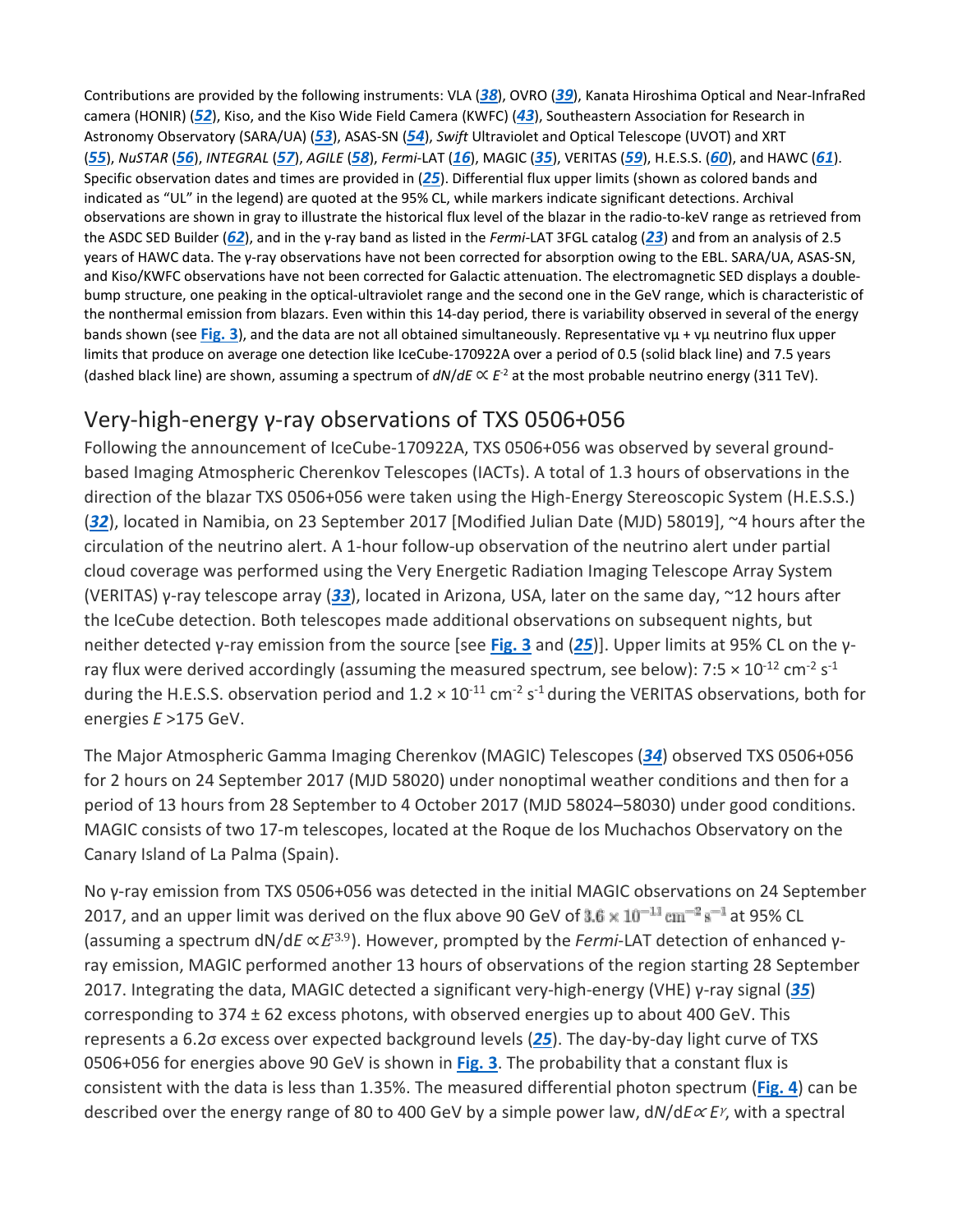index γ = 3.9 ± 0.4 and a flux normalization of  $(2.0 \pm 0.4) \times 10^{-10}$  TeV<sup>-1</sup> cm<sup>-2</sup> s<sup>-1</sup> at *E* = 130 GeV. Uncertainties are statistical only. The estimated systematic uncertainties are <15% in the energy scale, 11 to 18% in the flux normalization, and ±0.15 for the power-law slope of the energy spectrum (*[34](https://science.sciencemag.org/content/361/6398/eaat1378#ref-34)*). Further observations after 4 October 2017 were prevented by the full Moon.

An upper limit to the redshift of TXS 0506+056 can be inferred from VHE γ-ray observations using limits on the attenuation of the VHE flux due to interaction with the EBL. Details on the method are available in (*[25](https://science.sciencemag.org/content/361/6398/eaat1378#ref-25)*). The obtained upper limit ranges from 0.61 to 0.98 at a 95% CL, depending on the EBL model used. These upper limits are consistent with the measured redshift of *z* = 0.3365 (*[28](https://science.sciencemag.org/content/361/6398/eaat1378#ref-28)*).

No γ-ray source above 1 TeV at the location of TXS 0506+056 was found in survey data of the High Altitude Water Cherenkov (HAWC) γ-ray observatory (*[36](https://science.sciencemag.org/content/361/6398/eaat1378#ref-36)*), either close to the time of the neutrino alert or in archival data taken since November 2014 (*[25](https://science.sciencemag.org/content/361/6398/eaat1378#ref-25)*).

VHE γ-ray observations are shown in **[Figs. 3](https://science.sciencemag.org/content/361/6398/eaat1378#F4)** and **[4](https://science.sciencemag.org/content/361/6398/eaat1378#F5)**. All measurements are consistent with the observed flux from MAGIC, considering the differences in exposure, energy range, and observation periods.

# Radio, optical, and x-ray observations

The Karl G. Jansky Very Large Array (VLA) (*[37](https://science.sciencemag.org/content/361/6398/eaat1378#ref-37)*) observed TXS 0506+056 starting 2 weeks after the alert in several radio bands from 2 to 12 GHz (*[38](https://science.sciencemag.org/content/361/6398/eaat1378#ref-38)*), detecting significant radio flux variability and some spectral variability of this source. The source is also in the long-term blazar monitoring program of the Owens Valley Radio Observatory (OVRO) 40-m telescope at 15 GHz (*[39](https://science.sciencemag.org/content/361/6398/eaat1378#ref-39)*). The light curve shows a gradual increase in radio emission during the 18 months preceding the neutrino alert.

Optical observations were performed by the All-Sky Automated Survey for Supernovae (ASAS-SN) (*[40](https://science.sciencemag.org/content/361/6398/eaat1378#ref-40)*), the Liverpool Telescope (*[41](https://science.sciencemag.org/content/361/6398/eaat1378#ref-41)*), the Kanata Telescope (*[42](https://science.sciencemag.org/content/361/6398/eaat1378#ref-42)*), the Kiso Schmidt Telescope (*[43](https://science.sciencemag.org/content/361/6398/eaat1378#ref-43)*), the highresolution spectrograph (HRS) on the Southern African Large Telescope (SALT) (*[44](https://science.sciencemag.org/content/361/6398/eaat1378#ref-44)*), the Subaru telescope Faint Object Camera and Spectrograph (FOCAS) (*[45](https://science.sciencemag.org/content/361/6398/eaat1378#ref-45)*), and the X-SHOOTER instrument on the Very Large Telescope (VLT) (*[46](https://science.sciencemag.org/content/361/6398/eaat1378#ref-46)*). The *V* band flux of the source is the highest observed in recent years, and the spectral energy distribution has shifted toward blue wavelengths. Polarization was detected by Kanata in the *R* band at the level of 7%. Redshift determination for BL Lac objects is difficult owing to the nonthermal continuum from the nucleus outshining the spectral lines from the host galaxies. Attempts were made using optical spectra from the Liverpool, Subaru, and VLT telescopes to measure the redshift of TXS 0506+056, but only limits could be derived [see, e.g., (*[47](https://science.sciencemag.org/content/361/6398/eaat1378#ref-47)*)]. The redshift of TXS 0506+056 was later determined to be *z* = 0.3365 ± 0.0010 using the Gran Telescopio Canarias (*[28](https://science.sciencemag.org/content/361/6398/eaat1378#ref-28)*).

X-ray observations were made by the X-Ray Telescope (XRT) on the *Neil Gehrels Swift Observatory* (0.3 to 10 keV) (*[48](https://science.sciencemag.org/content/361/6398/eaat1378#ref-48)*), *MAXI* Gas Slit Camera (GSC) (2 to 10 keV) (*[49](https://science.sciencemag.org/content/361/6398/eaat1378#ref-49)*), Nuclear Spectroscopic Telescope Array (*NuSTAR*) (3 to 79 keV) (*[50](https://science.sciencemag.org/content/361/6398/eaat1378#ref-50)*), and the INTernational Gamma-Ray Astrophysics Laboratory (*INTEGRAL*) (20 to 250 keV) (*[51](https://science.sciencemag.org/content/361/6398/eaat1378#ref-51)*), with detections by *Swift* and *NuSTAR* . In a 2.1 square degree region around the neutrino alert, *Swift* identified nine x-ray sources, including TXS 0506+056.

*Swift* monitored the x-ray flux from TXS 0506+056 for 4 weeks after the alert, starting 23 September 2017 00:09:16 UT, finding clear evidence for spectral variability (see **[Fig. 3D](https://science.sciencemag.org/content/361/6398/eaat1378#F4)**). The strong increase in flux observed at VHE energies over several days up until MJD 58030 (4 October 2017) correlates well with an increase in the x-ray emission during this period of time. The spectrum of TXS 0506+056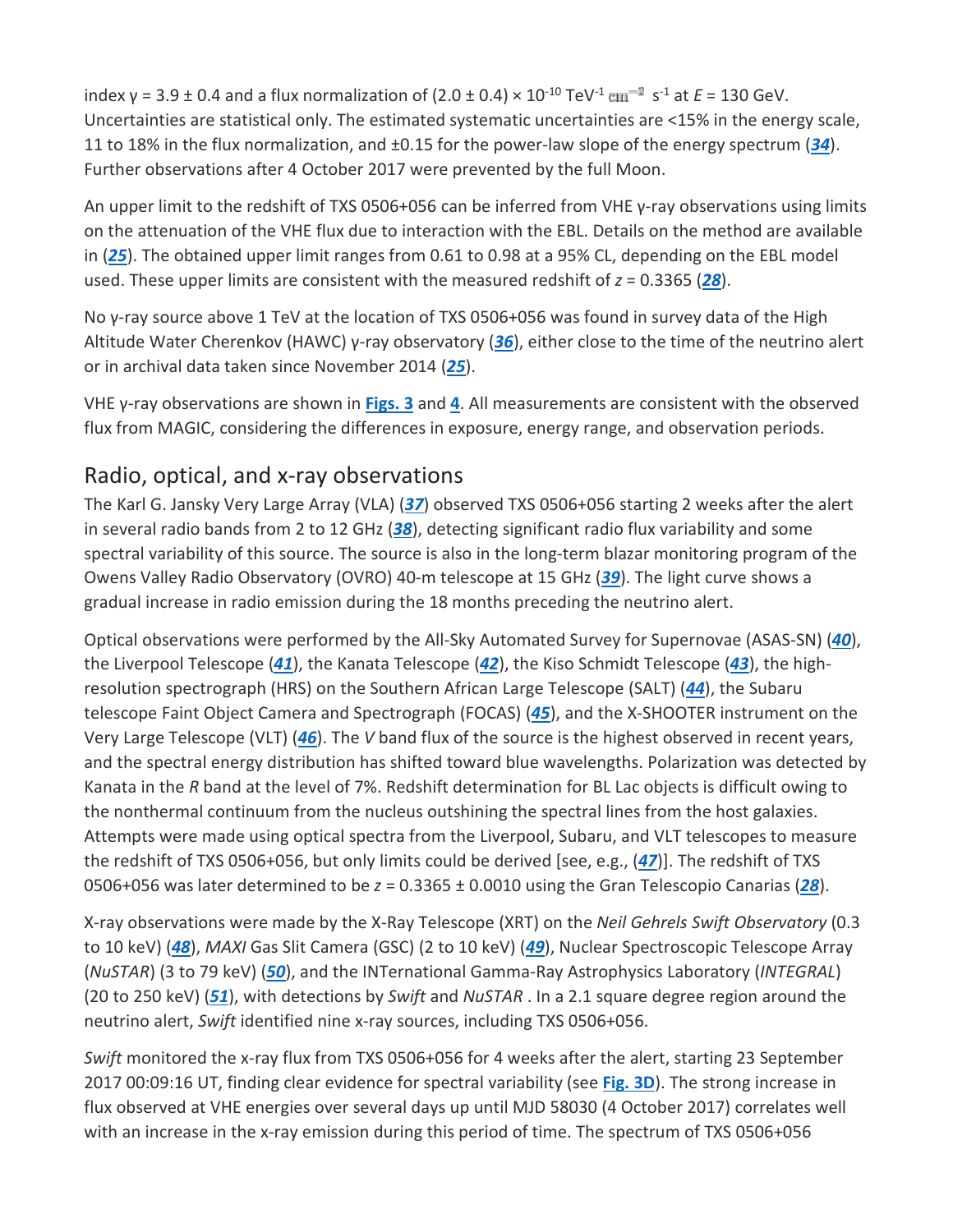observed in the week after the flare is compatible with the sum of two power-law spectra, a soft spectrum with index -2.8 ± 0.3 in the soft x-ray band covered by *Swift* XRT, and a hard spectrum with index -1.4 ± 0.3 in the hard x-ray band covered by *NuSTAR* (*[25](https://science.sciencemag.org/content/361/6398/eaat1378#ref-25)*). Extrapolated to 20 MeV, the *NuSTAR* hard-spectrum component connects smoothly to the plateau (index -2) component observed by the *Fermi*-LAT between 0.1 and 100 GeV and the soft VHE γ-ray component observed by MAGIC (compare **[Fig. 4](https://science.sciencemag.org/content/361/6398/eaat1378#F5)**). Taken together, these observations provide a mostly complete, contemporaneous picture of the source emissions from 0.3 keV to 400 GeV, more than nine orders of magnitude in photon energy.

**[Figures 3](https://science.sciencemag.org/content/361/6398/eaat1378#F4)** and **[4](https://science.sciencemag.org/content/361/6398/eaat1378#F5)** summarize the multiwavelength light curves and the changes in the broadband spectral energy distribution (SED), compared to archival observations. Additional details about the radio, optical, and x-ray observations can be found in (*[25](https://science.sciencemag.org/content/361/6398/eaat1378#ref-25)*).

# Chance coincidence probability

Data obtained from multiwavelength observations of TXS 0506+056 can be used to constrain the blazar-neutrino chance coincidence probability. This coincidence probability is a measure of the likelihood that a neutrino alert like IceCube-170922A is correlated by chance with a flaring blazar, considering the large number of known γ-ray sources and the modest number of neutrino alerts.

Given the large number of potential neutrino source classes available, no a priori blazar-neutrino coincidence model was selected ahead of the alert. After the observation, however, several correlation scenarios were considered and tested to quantify the a posteriori significance of the observed coincidence. Testing multiple models is important as the specific assumptions about the correlation between neutrinos and γ-rays have an impact on the chance coincidence probability. In each case, the probability to obtain, by chance, a degree of correlation at least as high as that observed for IceCube-170922A was calculated using simulated neutrino alerts and the light curves of *Fermi*-LAT γ-ray sources. Given the continuous all-sky monitoring of the *Fermi*-LAT since 2008, all tests utilized 28-day binned γ-ray light curves above 1 GeV from 2257 extragalactic *Fermi*-LAT sources, derived in the same manner as used for the analysis of TXS 0506+056 γ-ray data.

To calculate the chance probabilities, a likelihood ratio test is used that allows different models of blazar-neutrino flux correlation to be evaluated in a consistent manner. All models assume that at least some of the observed γ-ray flux is produced in the same hadronic interactions that would produce high-energy neutrinos within the source. Our first model assumes that the neutrino flux is linearly correlated with the high-energy γ-ray energy flux (*[4](https://science.sciencemag.org/content/361/6398/eaat1378#ref-4)*). In this scenario, neutrinos are more likely to be produced during periods of bright, hard γ-ray emission. In the second model, the neutrino flux is modeled as strongly tied to variations in the observed γ-ray flux, regardless of the average flux of γrays. Here, a weak or a strong γ-ray source is equally likely to be a neutrino source if the neutrino is temporally correlated with variability in the γ-ray light curve. Third, we consider a correlation of the neutrino flux with the VHE γ-ray flux. Because hadronic acceleration up to a few PeV is required to explain the detected neutrino energy, VHE γ-ray sources are potential progenitors. Full details and results from these analyses are presented in (*[25](https://science.sciencemag.org/content/361/6398/eaat1378#ref-25)*).

The neutrino IceCube-170922A was found to arrive in a period of flaring activity in high-energy γ-rays. Prior to IceCube-170922A, nine public alerts had been issued by the IceCube real-time system.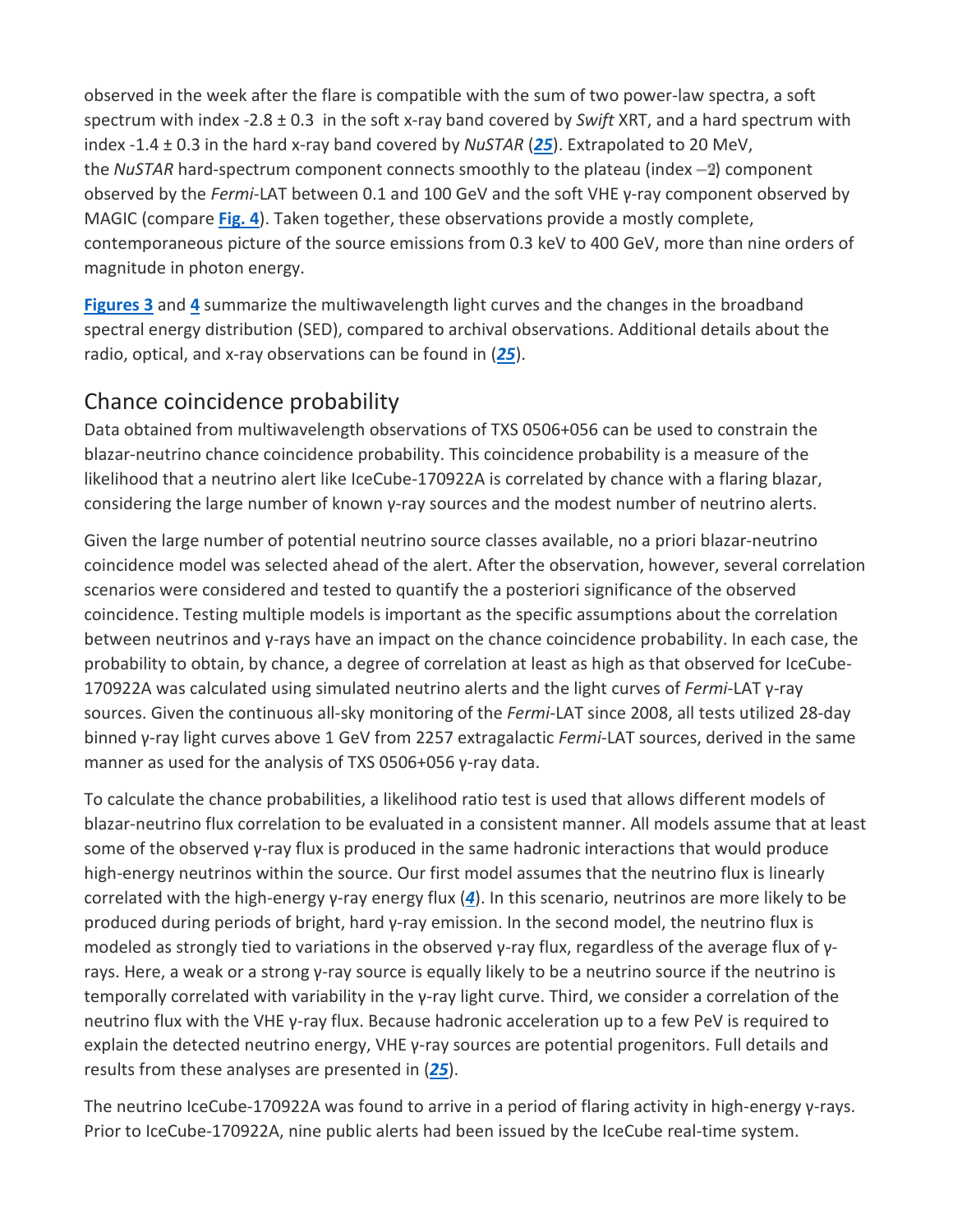Additionally, 41 archival events have been identified among the IceCube data recorded since 2010, before the start of the real-time program in April 2016, which would have caused alerts if the real-time alert system had been in place. These events were also tested for coincidence with the γ-ray data.

Chance coincidence of the neutrino with the flare of TXS 0506+056 is disfavored at the 3σ level in any scenario where neutrino production is linearly correlated with γ-ray production or with γ-ray flux variations. This includes look-elsewhere corrections for all 10 alerts issued previously by IceCube and the 41 archival events. One of the neutrino events that would have been sent as an alert and had a good angular resolution (<5°) is in a spatial correlation with the γ-ray blazar 3FGL J1040.4+0615. However, this source was not in a particularly bright emission state at the detection time of the corresponding neutrino. Therefore, a substantially lower test statistic would be obtained in the chance correlation tests defined in this paper (*[25](https://science.sciencemag.org/content/361/6398/eaat1378#ref-25)*).

We have investigated how typical the blazar TXS 0506+056 is among those blazars that might have given rise to a coincident observation similar to the one reported here. A simulation that assumes that the neutrino flux is linearly correlated with the blazar γ-ray energy flux shows that in 14% of the signal realizations, we would find a neutrino coincident with a similarly bright γ-ray state as that observed for TXS 0506+056 (*[25](https://science.sciencemag.org/content/361/6398/eaat1378#ref-25)*). The detection of a single neutrino does not allow us to probe the details of neutrino production models or measure the neutrino–to–γ-ray production ratio. Further observations will be needed to unambiguously establish a correlation between high-energy neutrinos and blazars, as well as to understand the emission and acceleration mechanism in the event of a correlation.

## **Discussion**

Blazars have often been suggested as potential sources of high-energy neutrinos. The calorimetric high-energy output of certain candidate blazars is high enough to explain individual observed IceCube events at 100-TeV to 1-PeV energies (*[63](https://science.sciencemag.org/content/361/6398/eaat1378#ref-63)*). Spatial coincidences between catalogs of blazars and neutrinos have been examined in (*[64](https://science.sciencemag.org/content/361/6398/eaat1378#ref-64)*), while (*[65](https://science.sciencemag.org/content/361/6398/eaat1378#ref-65)*) investigated one shower-like event with several thousand square degrees angular uncertainty observed in time coincidence with a blazar outburst. A track-like event, IceCube-160731, has been previously connected to a flaring γ-ray source (*[66](https://science.sciencemag.org/content/361/6398/eaat1378#ref-66)*). However, the limited evidence for a flaring source in the multiwavelength coverage did not permit an identification of the source type of the potential counterpart (*[66](https://science.sciencemag.org/content/361/6398/eaat1378#ref-66)*).

Owing to the precise direction of IceCube-170922A, combined with extensive multiwavelength observations, a chance correlation between a high-energy neutrino and the potential counterpart can be rejected at the 3σ level. Considering the association between IceCube-170922A and TXS 0506+056, γ-ray blazars are strong candidate sources for at least a fraction of the observed astrophysical neutrinos. Earlier studies of the cross-correlation between IceCube events and the γ-ray blazar population observed by *Fermi*-LAT demonstrated that these blazars can only produce a fraction of the observed astrophysical neutrino flux above 10 TeV (*[4](https://science.sciencemag.org/content/361/6398/eaat1378#ref-4)*). Although these limits constrain the contribution from blazars to the diffuse neutrino background, the potential association of one or two high-energy neutrinos to blazars over the total observing time of IceCube is fully compatible with the constraint. Adopting standard cosmological parameters ( $67$ )  $H_0$  = 67:8,  $\Omega_m$  - 0:308,  $\Omega_l$  = 0:692, where  $H_0$  is the Hubble constant,  $\Omega_\lambda$  is the matter density, and  $\Omega_\lambda$  is the dark energy density, the observed redshift of *z* = 0.3365 implies an isotropic γ-ray luminosity between 0.1 and 100 GeV of 1.3  $\times$  10<sup>47</sup> erg s<sup>-1</sup> in the ±2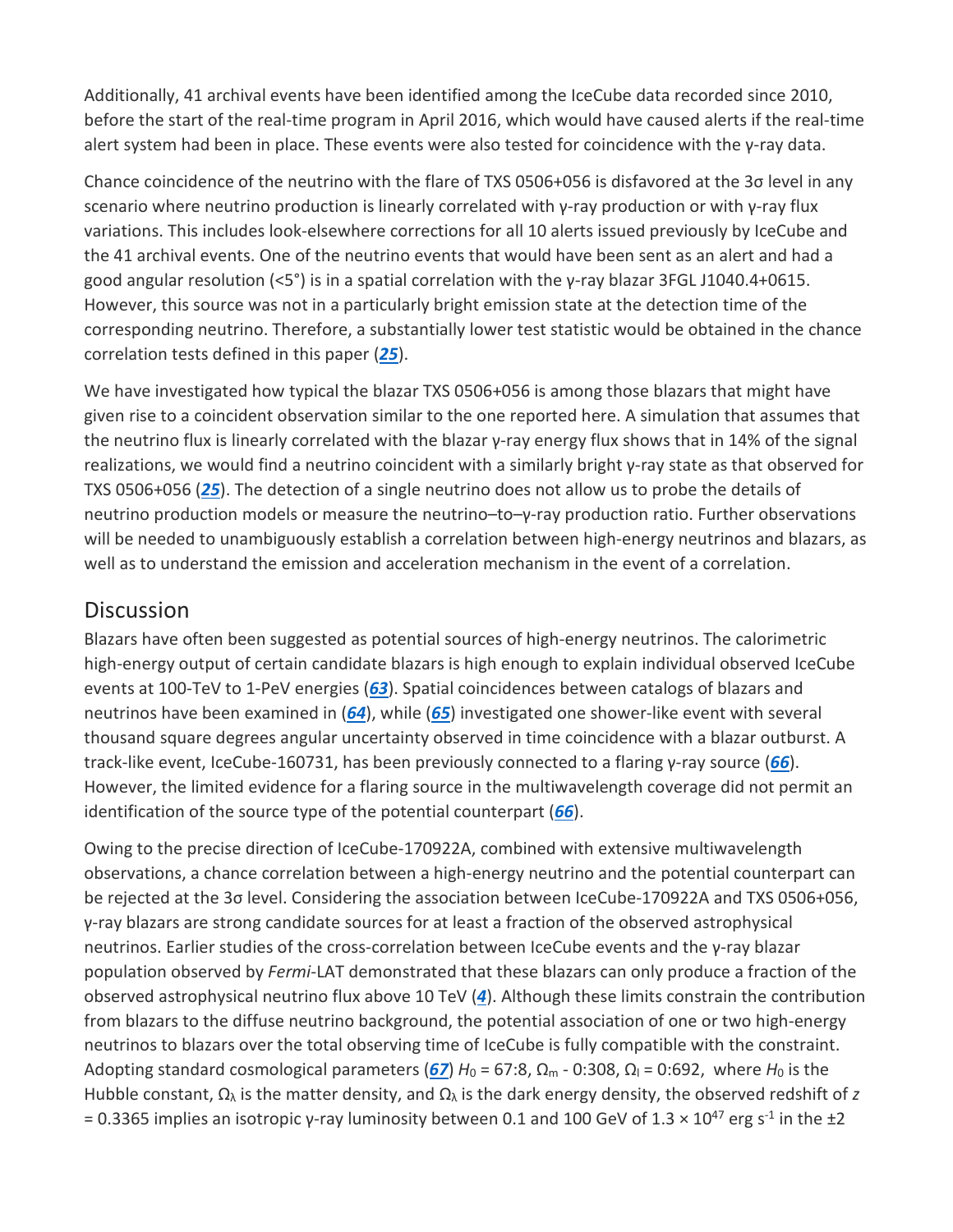weeks around the arrival time of the IceCube neutrino, and a luminosity of 2.8  $\times$  10<sup>46</sup> erg s<sup>-1</sup>, averaged over all *Fermi*-LAT observations. Observations in the optical, x-ray, and VHE γ-ray bands show typical characteristics of blazar flares: strong variability on time scales of a few days and an indication of a shift of the synchrotron emission peak toward higher frequencies. VHE γ-ray emission is found to change by a factor of ~4 within just 3 days. Similarly, the high-energy γ-ray energy band shows flux variations up to a factor of ~5 from one week to the next.

No other neutrino event that would have passed the selection criteria for a high-energy alert was observed from this source since the start of IceCube observations in May 2010. The muon neutrino fluence for which we would expect to detect one high-energy alert event with IceCube in this period of time is  $2.8 \times 10^{-3}$  erg cm<sup>-2</sup>. A power-law neutrino spectrum is assumed in this calculation with an index of −2 between 200 TeV and 7.5 PeV, the range between the 90% CL lower and upper limits for the energy of the observed neutrino [see (*[25](https://science.sciencemag.org/content/361/6398/eaat1378#ref-25)*) for details].

The fluence can be expressed as an integrated energy flux if we assume a time period during which the source was emitting neutrinos. For a source that emits neutrinos only during the ~6-month period corresponding to the duration of the high-energy γ-ray flare, the corresponding average integrated muon neutrino energy flux would be  $1.8 \times 10^{-10}$  erg cm<sup>-2</sup> s<sup>-1</sup>. Alternatively, the average integrated energy flux of a source that emits neutrinos over the whole observation period of IceCube (i.e*.*, 7.5 years) would be  $1.2 \times 10^{-11}$  erg cm<sup>-2</sup> s<sup>-1</sup>. These two benchmark cases are displayed in **[Fig. 4](https://science.sciencemag.org/content/361/6398/eaat1378#F5)**. In an ensemble of faint sources with a summed expectation of order 1, we would anticipate observing a neutrino even if the individual expectation value is  $\ll 1$ . This is expressed by the downward arrows on the neutrino flux points in **[Fig. 4](https://science.sciencemag.org/content/361/6398/eaat1378#F5)**.

The two cases discussed above correspond to average isotropic muon neutrino luminosities of 7.2  $\times$  10<sup>46</sup> erg s<sup>-1</sup> for a source that was emitting neutrinos in the ~6-month period of the high-energy y-ray flare, and  $4.8 \times 10^{46}$  erg s<sup>-1</sup> for a source that emitted neutrinos throughout the whole observation period. This is similar to the luminosity observed in γ-rays and thus broadly consistent with hadronic source scenarios (*[68](https://science.sciencemag.org/content/361/6398/eaat1378#ref-68)*).

A neutrino flux that produces a high-energy alert event can, over time, produce many lower-energy neutrino-induced muons in IceCube. A study of neutrino emission from TXS 0506+056 prior to the highenergy γ-ray flare, based on the investigation of these lower-energy events, is reported in a companion paper (*[26](https://science.sciencemag.org/content/361/6398/eaat1378#ref-26)*).

Supplementary Materials **[www.sciencemag.org/content/361/6398/eaat1378/suppl/DC1](http://www.sciencemag.org/content/361/6398/eaat1378/suppl/DC1)** Full Author List Materials and Methods Tables S1 to S10

Figs. S1 to S7

References (*[69](https://science.sciencemag.org/content/361/6398/eaat1378#ref-69)*–*[116](https://science.sciencemag.org/content/361/6398/eaat1378#ref-116)*)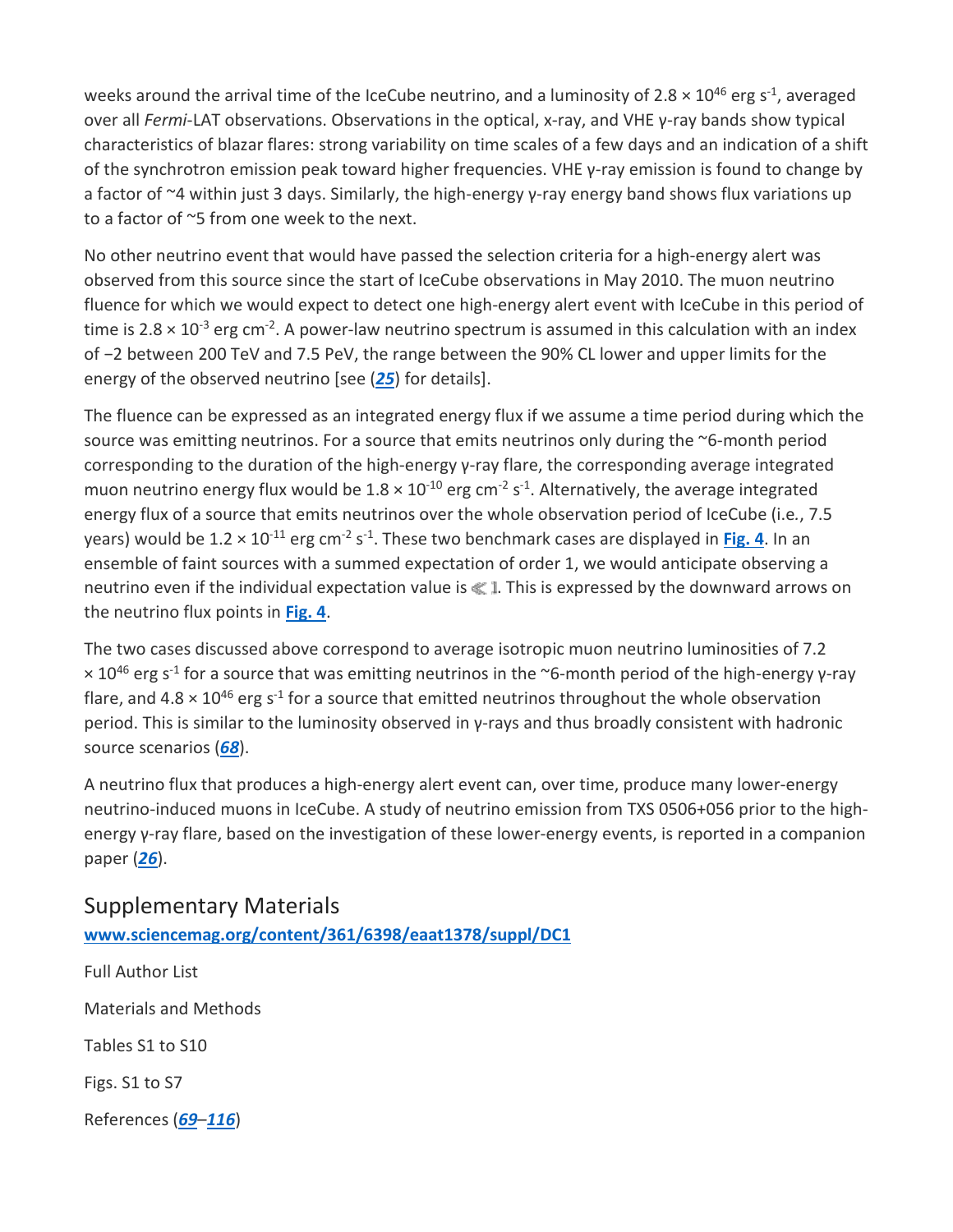#### **<http://www.sciencemag.org/about/science-licenses-journal-article-reuse>**

This is an article distributed under the terms of the **[Science Journals Default License](http://www.sciencemag.org/about/science-licenses-journal-article-reuse)**.

#### References and Notes

- 1. M. G. Aartsen *et al*., Evidence for high-energy extraterrestrial neutrinos at the IceCube detector. *Science*  342, 1242856 (2013). doi: [10.1126/science.1242856;](http://dx.doi.org/10.1126/science.1242856) pmid: [24264993](http://www.ncbi.nlm.nih.gov/pubmed/24264993)
- 2. M. G. Aartsen *et al*., Observation and characterization of a cosmic muon neutrino flux from the Northern Hemisphere using six years of IceCube data. *Astrophys. J.* 833, 3 (2016). doi: [10.3847/0004-](http://dx.doi.org/10.3847/0004-637X/833/1/3) [637X/833/1/3](http://dx.doi.org/10.3847/0004-637X/833/1/3)
- 3. M. G. Aartsen *et al*., All-sky search for time-integrated neutrino emission from astrophysical sources with 7 yr of IceCube data. *Astrophys. J.* 835, 151 (2017). doi: [10.3847/](http://dx.doi.org/10.3847/1538-4357/835/2/151) [1538-4357/835/2/151](http://dx.doi.org/10.3847/1538-4357/835/2/151)
- 4. M. G. Aartsen *et al*., the contribution of *FERMI* -2LAC blazars to diffuse TeV–PeV neutrino flux. *Astrophys. J.* 835, 45 (2017). doi[: 10.3847/1538-4357/835/1/45](http://dx.doi.org/10.3847/1538-4357/835/1/45)
- 5. F. W. Stecker, C. Done, M. H. Salamon, P. Sommers, High-energy neutrinos from active galactic nuclei. *Phys. Rev. Lett.* 66, 2697–2700 (1991). doi[: 10.1103/PhysRevLett.66.2697;](http://dx.doi.org/10.1103/PhysRevLett.66.2697) pmid: [10043593](http://www.ncbi.nlm.nih.gov/pubmed/10043593)
- 6. K. Mannheim, High-energy neutrinos from extragalactic jets. *Astropart. Phys.* 3, 295–302 (1995). doi: [10.1016/0927-6505](http://dx.doi.org/10.1016/0927-6505(94)00044-4) [\(94\)00044-4](http://dx.doi.org/10.1016/0927-6505(94)00044-4)
- 7. M. Petropoulou, S. Dimitrakoudis, P. Padovani, A. Mastichiadis, E. Resconi, Photohadronic origin of g-ray BL Lac emission: Implications for IceCube neutrinos. *Mon. Not. R. Astron. Soc.* 448, 2412–2429 (2015). doi[: 10.1093/mnras/stv179](http://dx.doi.org/10.1093/mnras/stv179)
- 8. C. M. Urry, P. Padovani, Unified schemes for radio-loud active galactic nuclei. *Publ. Astron. Soc. Pac.* 107, 803 (1995). doi: [10.1086/133630](http://dx.doi.org/10.1086/133630)
- 9. M.-H. Ulrich, L. Maraschi, C. M. Urry, Variability of active galactic nuclei. *Annu. Rev. Astron. Astrophys.* 35, 445–502 (1997). doi: [10.1146/annurev.astro.35.1.445](http://dx.doi.org/10.1146/annurev.astro.35.1.445)
- 10. M. G. Hauser, E. Dwek, The cosmic infrared background: Measurements and implications. *Annu. Rev. Astron. Astrophys.* 39, 249–307 (2001). doi: [10.1146/annurev.astro.39.1.249](http://dx.doi.org/10.1146/annurev.astro.39.1.249)
- 11. F. W. Stecker, O. C. de Jager, M. H. Salamon, TeV gamma rays from 3C 279 A possible probe of origin and intergalactic infrared radiation fields. *Astrophys. J.* 390, L49 (1992). doi[: 10.1086/186369](http://dx.doi.org/10.1086/186369)
- 12. K. A. Olive *et al*., Review of particle physics. *Chin. Phys. (Beijing) C* 38, 090001 (2014). doi: [10.1088/1674-](http://dx.doi.org/10.1088/1674-1137/38/9/090001) [1137/38/9/](http://dx.doi.org/10.1088/1674-1137/38/9/090001) [090001](http://dx.doi.org/10.1088/1674-1137/38/9/090001)
- 13. M. G. Aartsen *et al*., The IceCube Neutrino Observatory: Instrumentation and online systems. *J. Instrum.* 12, P03012 (2017). doi: [10.1088/1748-0221/12/03/P03012](http://dx.doi.org/10.1088/1748-0221/12/03/P03012)
- 14. M. G. Aartsen *et al*., The IceCube realtime alert system. *Astropart. Phys.* 92, 30–41 (2017). doi: [10.1016/](http://dx.doi.org/10.1016/j.astropartphys.2017.05.002) [j.astropartphys.2017.05.002](http://dx.doi.org/10.1016/j.astropartphys.2017.05.002)
- 15. GCN/AMON Notices[, https://gcn.gsfc.nasa.gov/amon.html;](https://gcn.gsfc.nasa.gov/amon.html) accessed: 26 April 2018.
- 16. Y. T. Tanaka, S. Buson, D. Kocevski, *The Astronomer*'*s Telegram* 10791 (2017).
- 17. IceCube Collaboration, *GRB Coordinates Network/AMON Notices* 50579430\_130033 (2017).
- 18. IceCube Collaboration, *GRB Coordinates Network, Circular Service* 21916 (2017).
- 19. G. E. Lanyi *et al*., The celestial reference frame at 24 and 43 GHz. I. Astrometry. *Astron. J.* 139, 1695– 1712 (2010). doi[: 10.1088/0004-6256/139/5/1695](http://dx.doi.org/10.1088/0004-6256/139/5/1695)
- 20. M. Ageron *et al*., ANTARES: The first undersea neutrino telescope. *Nucl. Instrum. Methods Phys. Res. A*  656, 11–38 (2011). doi: [10.1016/j.nima.2011.06.103](http://dx.doi.org/10.1016/j.nima.2011.06.103)
- 21. A. Albert *et al*., First all-flavor neutrino pointlike source search with the ANTARES neutrino telescope. Phys. Rev. D 96, 082001 (2017). doi: [10.1103/PhysRevD.96.082001](http://dx.doi.org/10.1103/PhysRevD.96.082001)
- 22. D. Dornic, A. Coleiro, *The Astronomer*'*s Telegram* 10773 (2017).
- 23. F. Acero *et al*., *FERMI* Large Area Telescope Third Source Catalog. *Astrophys. J.* 218 (suppl.), 23 (2015). doi: [10.1088/](http://dx.doi.org/10.1088/0067-0049/218/2/23) [0067-0049/218/2/23](http://dx.doi.org/10.1088/0067-0049/218/2/23)
- 24. M. Ajello *et al*., 3FHL: The Third Catalog of Hard *Fermi* -LAT Sources. *Astrophys. J.* 232 (suppl.), 18 (2017). doi: [10.3847/](http://dx.doi.org/10.3847/1538-4365/aa8221) [1538-4365/aa8221](http://dx.doi.org/10.3847/1538-4365/aa8221)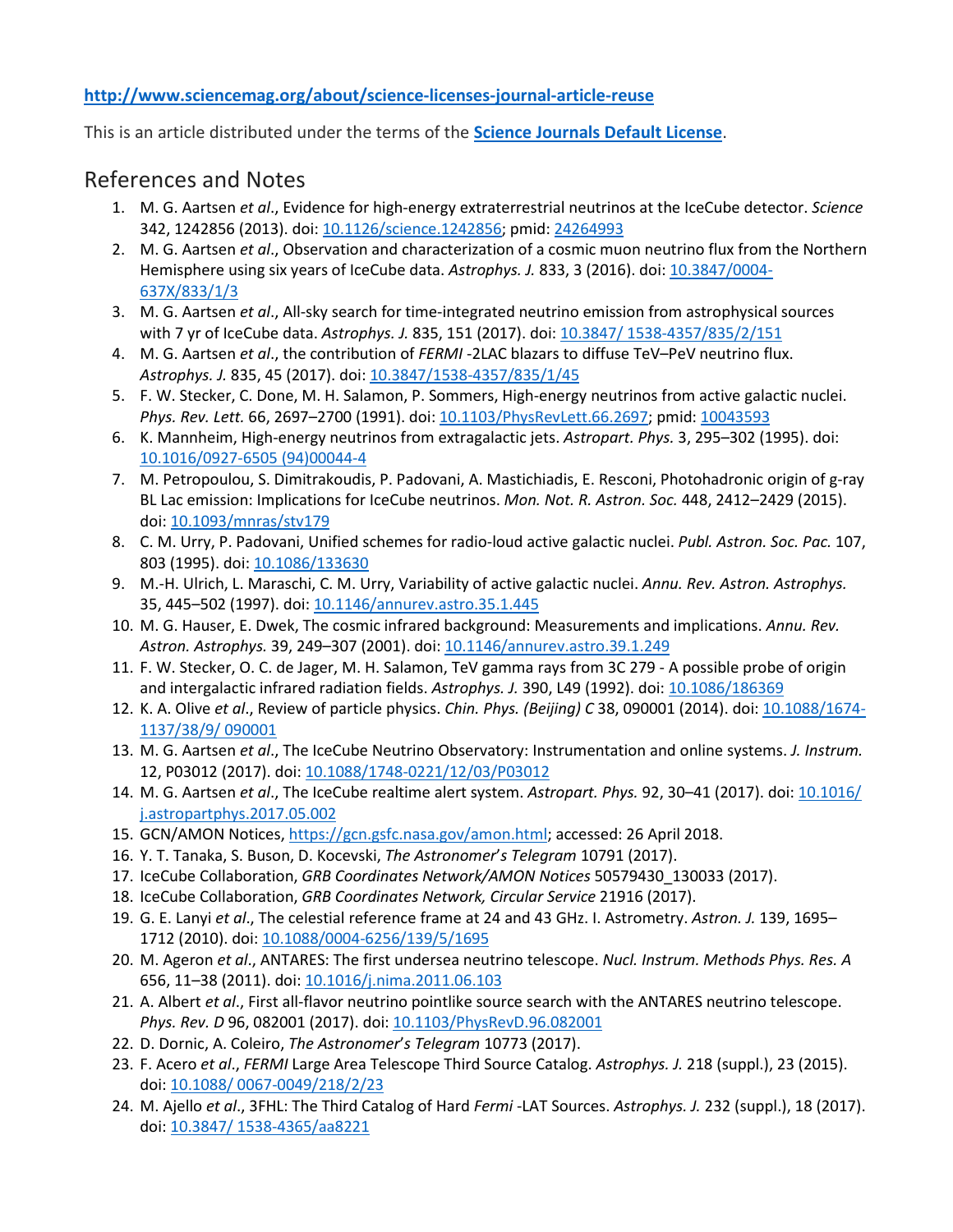- 25. Materials and methods are available as supplementary materials.
- 26. IceCube Collaboration, Neutrino emission from the direction of the blazar TXS 0506+056 prior to the IceCube-170922A alert. *Science* 361, 147–151 (2018).
- 27. W. B. Atwood *et al*., The Large Area Telescope on the *FERMI Gamma-Ray Space Telescope* mission. *Astrophys. J.* 697, 1071–1102 (2009). doi: [10.1088/0004-637X/697/2/1071](http://dx.doi.org/10.1088/0004-637X/697/2/1071)
- 28. S. Paiano, R. Falomo, A. Treves, R. Scarpa, The redshift of the BL Lac object TXS 0506+056. *Astrophys. J.*  854, L32 (2018). doi: [10.3847/2041-8213/aaad5e](http://dx.doi.org/10.3847/2041-8213/aaad5e)
- 29. M. Ackermann *et al*., 2FHL: The second catalog of hard *FERMI*-LAT sources. *Astrophys. J.* 222 (suppl.), 5 (2016). doi: [10.3847/0067-0049/222/1/5](http://dx.doi.org/10.3847/0067-0049/222/1/5)
- 30. S. Abdollahi *et al*., The second catalog of flaring gamma-ray sources from the Fermi All-sky Variability Analysis. *Astrophys. J.* 846, 34 (2017). doi: [10.3847/1538-4357/aa8092](http://dx.doi.org/10.3847/1538-4357/aa8092)
- 31. M. Tavani *et al*., The *AGILE* mission. *Astron. Astrophys.* 502, 995–1013 (2009). doi: [10.1051/0004-](http://dx.doi.org/10.1051/0004-6361/200810527) [6361/200810527](http://dx.doi.org/10.1051/0004-6361/200810527)
- 32. F. Aharonian *et al*., Observations of the Crab Nebula with HESS. *Astron. Astrophys.* 457, 899–915 (2006). doi: 10.1051/ 0004-6361:20065351
- 33. J. Holder *et al*., The first VERITAS telescope. *Astropart. Phys.* 25, 391–401 (2006). doi[: 10.1016/](http://dx.doi.org/10.1016/j.astropartphys.2006.04.002) [j.astropartphys.2006.04.002](http://dx.doi.org/10.1016/j.astropartphys.2006.04.002)
- 34. J. Aleksić *et al*., The major upgrade of the MAGIC telescopes, Part II: A performance study using observations of the Crab Nebula. *Astropart. Phys.* 72, 76–94 (2016). doi: [10.1016/](http://dx.doi.org/10.1016/j.astropartphys.2015.02.005) [j.astropartphys.2015.02.005](http://dx.doi.org/10.1016/j.astropartphys.2015.02.005)
- 35. R. Mirzoyan, *The Astronomer*'*s Telegram* 10817 (2017).
- 36. A. U. Abeysekara *et al*., Observation of the Crab Nebula with the HAWC Gamma-Ray Observatory. *Astrophys. J.* 843, 39 (2017). doi: [10.3847/1538-4357/aa7555](http://dx.doi.org/10.3847/1538-4357/aa7555)
- 37. R. A. Perley, C. J. Chandler, B. J. Butler, J. M. Wrobel, The expanded Very Large Array: A new telescope for new science. *Astrophys. J.* 739, L1 (2011). doi: [10.1088/2041-8205/739/1/L1](http://dx.doi.org/10.1088/2041-8205/739/1/L1)
- 38. A. J. Tetarenko, G. R. Sivakoff, A. E. Kimball, J. C. A. Miller-Jones, *The Astronomer*'*s Telegram* 10861 (2017).
- 39. J. L. Richards *et al*., Blazars in the *FERMI* Era: The OVRO 40 m telescope monitoring program. *Astrophys. J.* 194 (suppl.), 29 (2011). doi: [10.1088/0067-0049/194/2/29](http://dx.doi.org/10.1088/0067-0049/194/2/29)
- 40. C. S. Kochanek *et al*., The All-Sky Automated Survey for Supernovae (ASAS-SN) Light Curve Server v1.0. *Publ. Astron. Soc. Pac.* 129, 104502 (2017). doi: [10.1088/1538-3873/aa80d9](http://dx.doi.org/10.1088/1538-3873/aa80d9)
- 41. I. A. Steele *et al*., *Ground-based Telescopes*, J. M. Oschmann Jr., Ed. (2004), vol. 5489 of *Proc. SPIE*, pp. 679–692.
- 42. H. Akitaya *et al*., *Ground-based and Airborne Instrumentation for Astronomy V* (2014), vol. 9147 of *Proc. SPIE*, p. 91474O.
- 43. S. Sako *et al*., *Ground-based and Airborne Instrumentation for Astronomy IV* (2012), vol. 8446 of *Proc. SPIE*, p. 84466L.
- 44. L. A. Crause *et al*., *Ground-based and Airborne Instrumentation for Astronomy V* (2014), vol. 9147 of *Proc. SPIE*, p. 91476T.
- 45. N. Kashikawa *et al*., FOCAS: The Faint Object Camera and Spectrograph for the Subaru Telescope. *Publ. Astron. Soc. Jpn.* 54, 819–832 (2002). doi: [10.1093/pasj/54.6.819](http://dx.doi.org/10.1093/pasj/54.6.819)
- 46. J. Vernet *et al*., X-shooter, the new wide band intermediate resolution spectrograph at the ESO Very Large Telescope. *Astron. Astrophys.* 536, A105 (2011). doi: [10.1051/0004-6361/](http://dx.doi.org/10.1051/0004-6361/201117752) [201117752](http://dx.doi.org/10.1051/0004-6361/201117752)
- 47. A. Coleiro, S. Chaty, *The Astronomer*'*s Telegram* 10840 (2017).
- 48. D. N. Burrows *et al*., The Swift X-Ray Telescope. *Space Sci. Rev.* 120, 165–195 (2005). doi: [10.1007/s11214-005-5097-2](http://dx.doi.org/10.1007/s11214-005-5097-2)
- 49. M. Matsuoka *et al*., The MAXI mission on the ISS: Science and instruments for monitoring All-Sky X-Ray Images. *Publ. Astron. Soc. Jpn.* 61, 999–1010 (2009). doi: [10.1093/pasj/61.5.999](http://dx.doi.org/10.1093/pasj/61.5.999)
- 50. F. A. Harrison *et al*., The *Nuclear Spectroscopic Telescope Array* ( *NuSTAR* ) high-energy x-ray mission. *Astrophys. J.* 770, 103 (2013). doi: [10.1088/0004-637X/770/2/103](http://dx.doi.org/10.1088/0004-637X/770/2/103)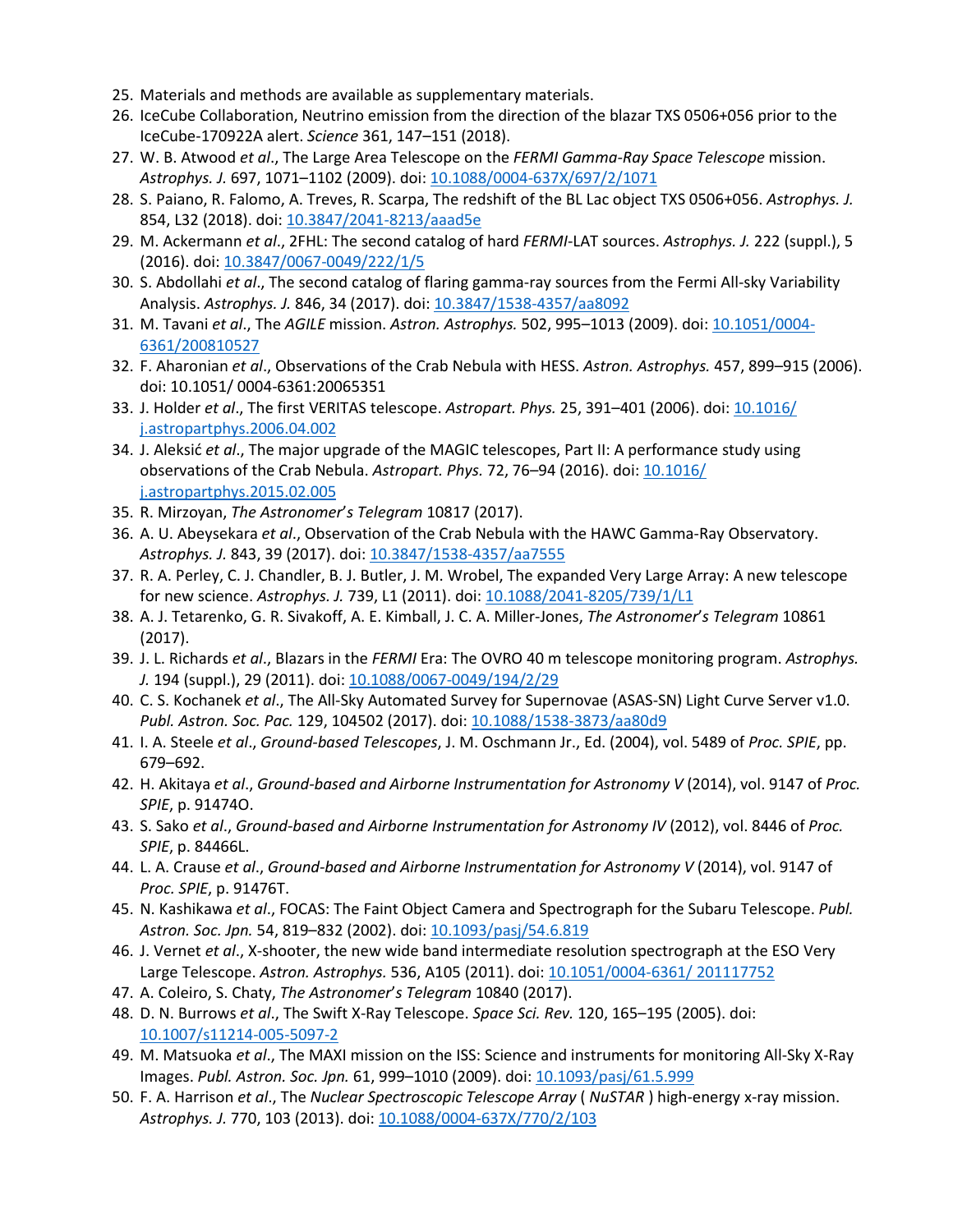- 51. C. Winkler *et al*., The INTEGRAL mission. *Astron. Astrophys.* 411, L1–L6 (2003). doi: 10.1051/0004- 6361:20031288
- 52. M. Yamanaka, *et al., The Astronomer*'*s Telegram* 10844 (2017).
- 53. W. Keel, M. Santander, *The Astronomer*'*s Telegram* 10831 (2017).
- 54. A. Franckowiak, *et al., The Astronomer*'*s Telegram* 10794 (2017).
- 55. A. Keivani, *et al., The Astronomer*'*s Telegram* 10792 (2017).
- 56. D. B. Fox, *et al., The Astronomer*'*s Telegram* 10845 (2017).
- 57. V. Savchenko *et al*., *GRB Coordinates Network, Circular Service* 21917 (2017).
- 58. F. Lucarelli, *et al., The Astronomer*'*s Telegram* 10801 (2017).
- 59. R. Mukherjee, *The Astronomer*'*s Telegram* 10833 (2017).
- 60. M. de Naurois, H.E.S.S. Collaboration, *The Astronomer*'*s Telegram* 10787 (2017).
- 61. i. Martinez, I. Taboada, M. Hui, R. Lauer, *The Astronomer*'*s Telegram* 10802 (2017).
- 62. G. Stratta *et al*., The ASDC SED Builder Tool description and tutorial. [arXiv:1103.0749](https://arxiv.org/abs/1103.0749) [atro-ph.IM] (3 March 2011).
- 63. F. Krauß *et al*., TANAMI blazars in the IceCube PeV-neutrino fields. *Astron. Astrophys.* 566, L7 (2014). doi: [10.1051/0004-](http://dx.doi.org/10.1051/0004-6361/201424219) [6361/201424219](http://dx.doi.org/10.1051/0004-6361/201424219)
- 64. P. Padovani, E. Resconi, P. Giommi, B. Arsioli, Y. L. Chang, Extreme blazars as counterparts of IceCube astrophysical neutrinos. *Mon. Not. R. Astron. Soc.* 457, 3582–3592 (2016). doi: [10.1093/mnras/stw228](http://dx.doi.org/10.1093/mnras/stw228)
- 65. M. Kadler *et al*., Coincidence of a high-fluence blazar outburst with a PeV-energy neutrino event. *Nat. Phys.* 12, 807–814 (2016). doi: [10.1038/nphys3715](http://dx.doi.org/10.1038/nphys3715)
- 66. F. Lucarelli *et al*., *AGILE* detection of a candidate gamma-ray precursor to the ICECUBE-160731 neutrino event. *Astrophys. J.* 846, 121 (2017). doi: [10.3847/1538-4357/aa81c8](http://dx.doi.org/10.3847/1538-4357/aa81c8)
- 67. P. A. R. Ade *et al*., *Planck* 2015 results. *Astron. Astrophys.* 594, A13 (2016). doi: [10.1051/0004-](http://dx.doi.org/10.1051/0004-6361/201525830) [6361/201525830](http://dx.doi.org/10.1051/0004-6361/201525830)
- 68. T. K. Gaisser, F. Halzen, T. Stanev, Particle astrophysics with high energy neutrinos. *Phys. Rep.* 258, 173– 236 (1995). doi: [10.1016/0370-1573\(95\)00003-Y](http://dx.doi.org/10.1016/0370-1573(95)00003-Y)

**Acknowledgments: MAGIC:** We thank the Instituto de Astrofsica de Canarias for the excellent working conditions at the Observatorio del Roque de los Muchachos in La Palma. *AGILE***:** We thank ASI personnel involved in the operations and data center of the *AGILE* mission. **ASAS-SN:** We thank Las Cumbres Observatory and its staff for their continued support of ASAS-SN. **HAWC:** Thanks to S. Delay, L. Daz, and E. Murrieta for technical support. **H.E.S.S:** We appreciate the excellent work of the technical support staff in Berlin, Zeuthen, Heidelberg, Palaiseau, Paris, Saclay, Tübingen and in Namibia in the construction and operation of the equipment. **VERITAS:** We acknowledge the excellent work of the technical support staff at the Fred Lawrence Whipple Observatory and at the collaborating institutions in the construction and operation of the instrument. **VLA/17B-403 team:** We thank the NRAO for granting us DDT VLA time to observe this source and the NRAO staff for rapidly executing the observations.**Funding:IceCube Collaboration:** The IceCube collaboration gratefully acknowledge the support from the following agencies and institutions: USA—U.S. National Science Foundation-Office of Polar Programs, U.S. National Science Foundation-Physics Division, Wisconsin Alumni Research Foundation, Center for High Throughput Computing (CHTC) at the University of Wisconsin–Madison, Open Science Grid (OSG), Extreme Science and Engineering Discovery Environment (XSEDE), U.S. Department of Energy National Energy Research Scientific Computing Center, Particle astrophysics research computing center at the University of Maryland, Institute for Cyber-Enabled Research at Michigan State University, and Astroparticle physics computational facility at Marquette University; Belgium—Funds for Scientific Research (FRS-FNRS and FWO), FWO Odysseus and Big Science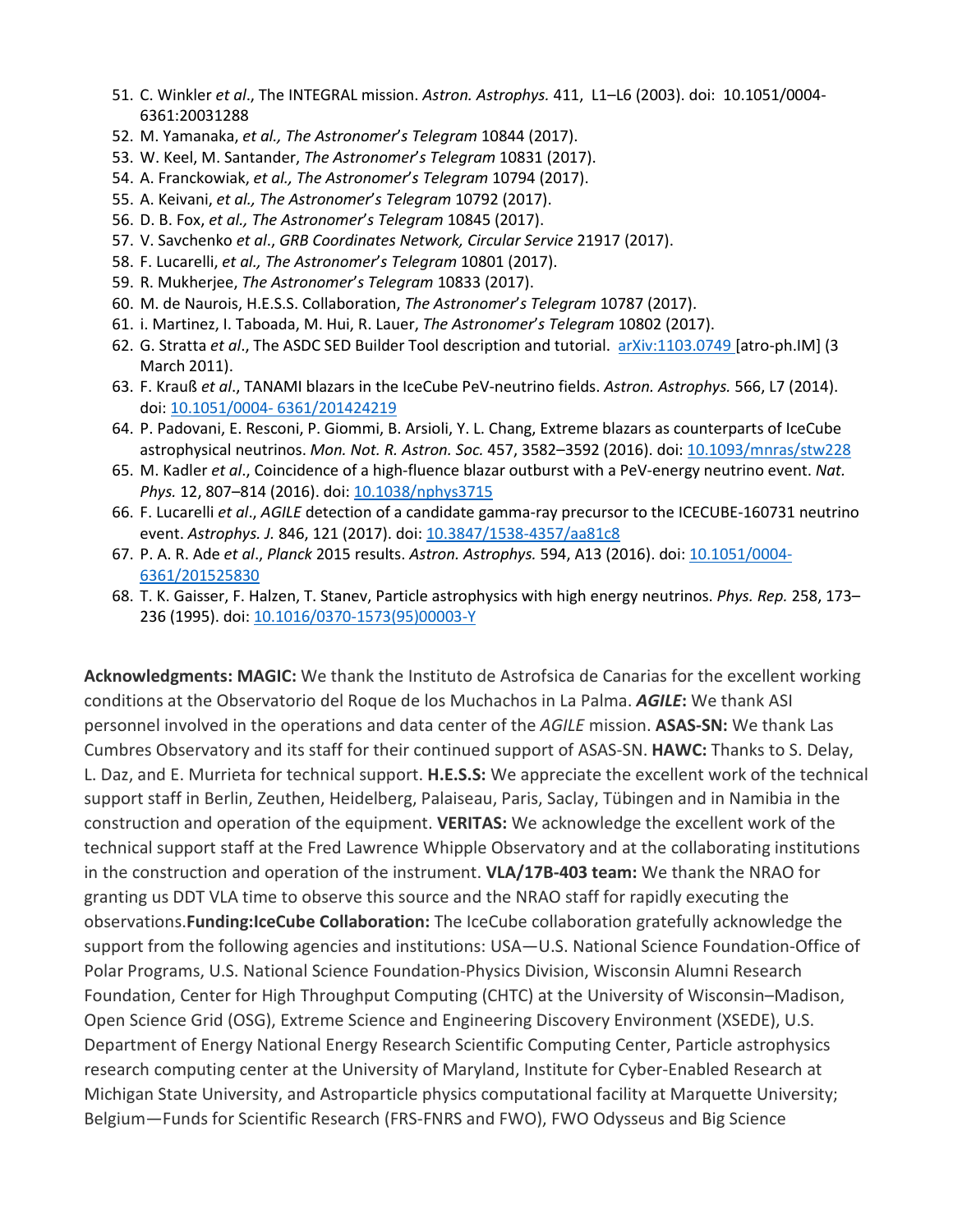programmes, and Belgian Federal Science Policy Office (Belspo); Germany—Bundesministerium für Bildung und Forschung (BMBF), Deutsche Forschungsgemeinschaft (DFG), Helmholtz Alliance for Astroparticle Physics (HAP), Initiative and Networking Fund of the Helmholtz Association, Deutsches Elektronen Synchrotron (DESY), and High Performance Computing cluster of the RWTH Aachen; Sweden—Swedish Research Council, Swedish Polar Research Secretariat, Swedish National Infrastructure for Computing (SNIC), and Knut and Alice Wallenberg Foundation; Australia—Australian Research Council; Canada—Natural Sciences and Engineering Research Council of Canada, Calcul Québec, Compute Ontario, Canada Foundation for Innovation, WestGrid, and Compute Canada; Denmark—Villum Fonden, Danish National Research Foundation (DNRF); New Zealand—Marsden Fund; Japan—Japan Society for Promotion of Science (JSPS) and Institute for Global Prominent Research (IGPR) of Chiba University; Korea—National Research Foundation of Korea (NRF); Switzerland—Swiss National Science Foundation (SNSF). *Fermi***-LAT collaboration:** The *Fermi*-LAT Collaboration acknowledges generous ongoing support from a number of agencies and institutes that have supported both the development and the operation of the LAT as well as scientific data analysis. These include the National Aeronautics and Space Administration and the Department of Energy in the United States, the Commissariat à l'Energie Atomique and the Centre National de la Recherche Scientifique /Institut National de Physique Nucléaire et de Physique des Particules in France, the Agenzia Spaziale Italiana and the Istituto Nazionale di Fisica Nucleare in Italy, the Ministry of Education, Culture, Sports, Science and Technology (MEXT), High Energy Accelerator Research Organization (KEK) and Japan Aerospace Exploration Agency (JAXA) in Japan, and the K. A. Wallenberg Foundation, the Swedish Research Council and the Swedish National Space Board in Sweden. Additional support for science analysis during the operations phase is gratefully acknowledged from the Istituto Nazionale di Astrofisica in Italy and the Centre National d'Études Spatiales in France. This work performed in part under DOE Contract DE-AC02-76SF00515. **MAGIC collaboration:** The financial support of the German BMBF and MPG, the Italian INFN and INAF, the Swiss National Fund SNF, the ERDF under the Spanish MINECO (FPA2015-69818-P, FPA2012-36668, FPA2015-68378-P, FPA2015-69210-C6-2-R, FPA2015- 69210-C6-4-R, FPA2015-69210-C6-6-R, AYA2015-71042-P, AYA2016-76012-C3-1-P, ESP2015-71662-C2- 2-P, CSD2009-00064), and the Japanese JSPS and MEXT is gratefully acknowledged. This work was also supported by the Spanish Centro de Excelencia "Severo Ochoa" SEV-2012-0234 and SEV-2015-0548, and Unidad de Excelencia "Mara de Maeztu" MDM-2014-0369, by the Croatian Science Foundation (HrZZ) Project IP-2016-06-9782 and the University of Rijeka Project 13.12.1.3.02, by the DFG Collaborative Research Centers SFB823/C4 and SFB876/C3, the Polish National Research Centre grant UMO-2016/22/M/ST9/00382 and by the Brazilian MCTIC, CNPq and FAPERJ. *AGILE: AGILE* is an ASI space mission developed with scientific and programmatic support from INAF and INFN. Research partially supported through the ASI grant no. I/028/12/2. Part of this work is based on archival data, software or online services provided by the ASI Space Science Data Center (SSDC, previously known as ASDC). **ASAS-SN:** ASAS-SN is funded in part by the Gordon and Betty Moore Foundation through grant GBMF5490 to the Ohio State University, NSF grant AST-1515927, the Mt. Cuba Astronomical Foundation, the Center for Cosmology and AstroParticle Physics (CCAPP) at OSU, and the Chinese Academy of Sciences South America Center for Astronomy (CASSACA). A.F. was supported by the Initiative and Networking Fund of the Helmholtz Association. J.F.B is supported by NSF grant PHY-1714479. S.D. acknowledges Project 11573003 supported by NSFC. J.L.P. is supported by FONDECYT grant 1151445 and by the Ministry of Economy, Development, and Tourism's Millennium Science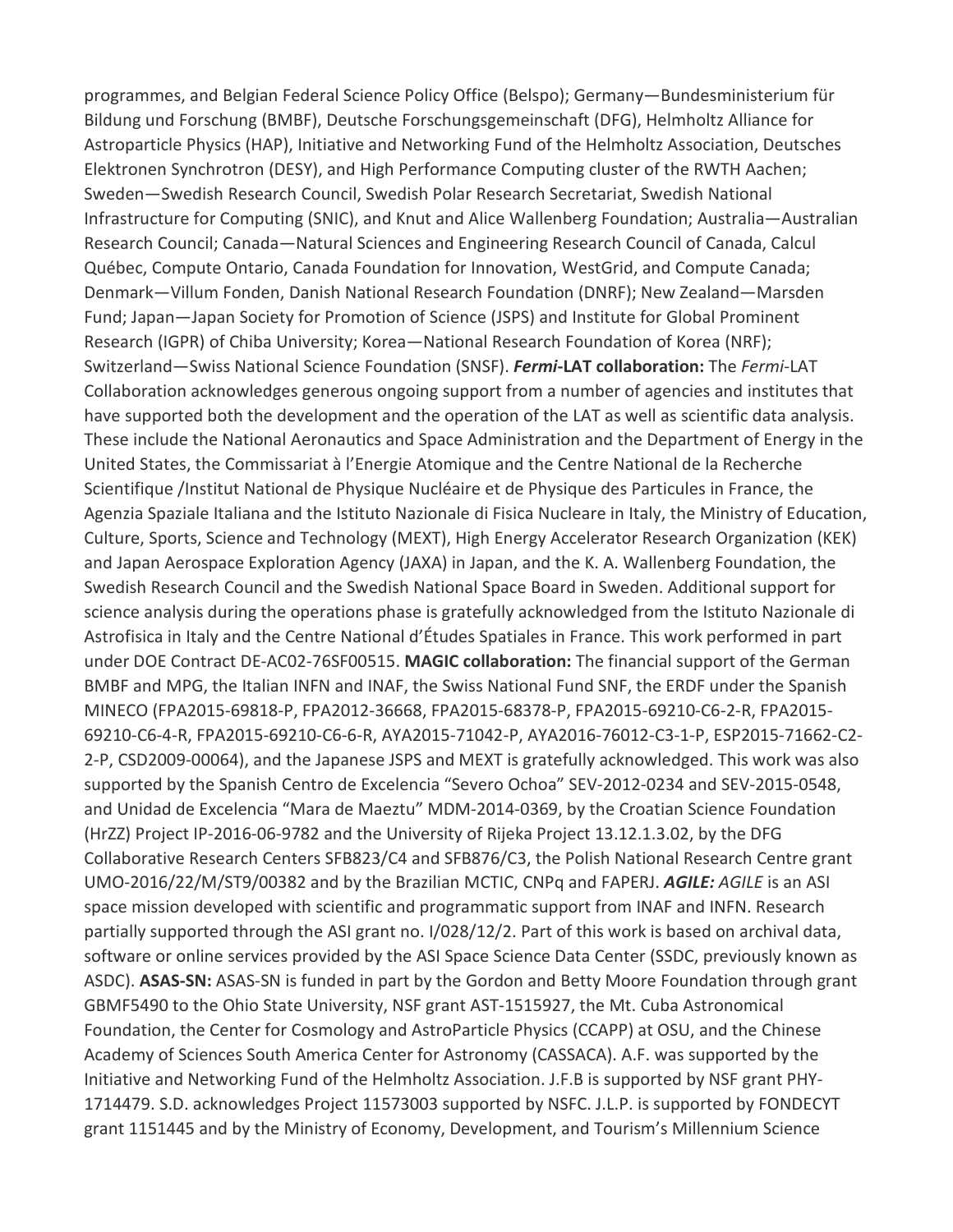Initiative through grant IC120009, awarded to The Millennium Institute of Astrophysics (MAS). This research was made possible through the use of the AAVSO Photometric All-Sky Survey (APASS), funded by the Robert Martin Ayers Sciences Fund. **HAWC:** HAWC acknowledges the support from: the US National Science Foundation (NSF) the US Department of Energy Office of High-Energy Physics; the Laboratory Directed Research and Development (LDRD) program of Los Alamos National Laboratory; Consejo Nacional de Ciencia y Tecnologa (CONACyT), México (grants 271051, 232656, 260378, 179588, 239762, 254964, 271737, 258865, 243290, 132197, 281653) (Cátedras 873, 1563), Laboratorio Nacional HAWC de rayos gamma; L'OREAL Fellowship for Women in Science 2014; Red HAWC, México; DGAPA-UNAM (grants IG100317, IN111315, IN111716-3, IA102715, 109916, IA102917, IN112218); VIEP-BUAP; PIFI 2012, 2013, PROFOCIE 2014, 2015; Royal Society grant Newton Advanced Fellowship 180385; the University of Wisconsin Alumni Research Foundation; the Institute of Geophysics, Planetary Physics, and Signatures at Los Alamos National Laboratory; Polish Science Centre grant DEC-2014/13/B/ST9/945; Coordinación de la Investigación Cientfica de la Universidad Michoacana. **H.E.S.S.:** The support of the Namibian authorities and of the University of Namibia in facilitating the construction and operation of H.E.S.S. is gratefully acknowledged, as is the support by the German Ministry for Education and Research (BMBF), the Max Planck Society, the German Research Foundation (DFG), the Helmholtz Association, the Alexander von Humboldt Foundation, the French Ministry of Higher Education, Research and Innovation, the Centre National de la Recherche Scientifique (CNRS/IN2P3 and CNRS/INSU), the Commissariat à l'énergie atomique et aux énergies alternatives (CEA), the UK Science and Technology Facilities Council (STFC), the Knut and Alice Wallenberg Foundation, the National Science Centre, Poland grant no. 2016/22/M/ST9/00382, the South African Department of Science and Technology and National Research Foundation, the University of Namibia, the National Commission on Research, Science & Technology of Namibia (NCRST), the Austrian Federal Ministry of Education, Science and Research and the Austrian Science Fund (FWF), the Australian Research Council (ARC), the Japan Society for the Promotion of Science and by the University of Amsterdam. This work benefited from services provided by the H.E.S.S. Virtual Organisation, supported by the national resource providers of the EGI Federation. *INTEGRAL:INTEGRAL* is an ESA space mission, with its instruments and science data center funded by the ESA member states (specifically the PI countries: Denmark, France, Germany, Italy, Switzerland, Spain), and with additional participation of Russia and the USA. The *INTEGRAL*SPI instrument was provided through Co-PI institutes IRAP (Toulouse/France) and MPE (Garching/Germany), the SPI project was coordinated and managed by CNES (Toulouse/France). The *INTEGRAL* IBIS instrument was provided through Co-PI institutes IAPS (Rome/Italy) and CEA (Saclay/France). The SPI-ACS detector system has been provided by MPE Garching/Germany. The SPI team is grateful to ASI, CEA, CNES, DLR, ESA, INTA, NASA, and OSTC for their support. The Italian *INTEGRAL* team acknowledges the support of ASI/INAF agreement n. 2013-025-R.1. J.R. acknowledges support from the European Union's Horizon 2020 Programme under the AHEAD project (grant no. 654215). R.D. acknowledges the German *INTEGRAL* support through DLR grants 50 OG 1101 and 1601. **Kanata, Kiso and Subaru observing teams:** Observations with the Kanata and Kiso Schmidt telescopes were supported by the Optical and Near-infrared Astronomy Inter-University Cooperation Program and the Grants-in-Aid of the Ministry of Education, Science, Culture, and Sport JP23740143, JP25800103, JP16H02158, JP17K14253, JP17H04830, JP26800103, JP24103003. This work was also based in part on data collected at Subaru Telescope, which is operated by the National Astronomical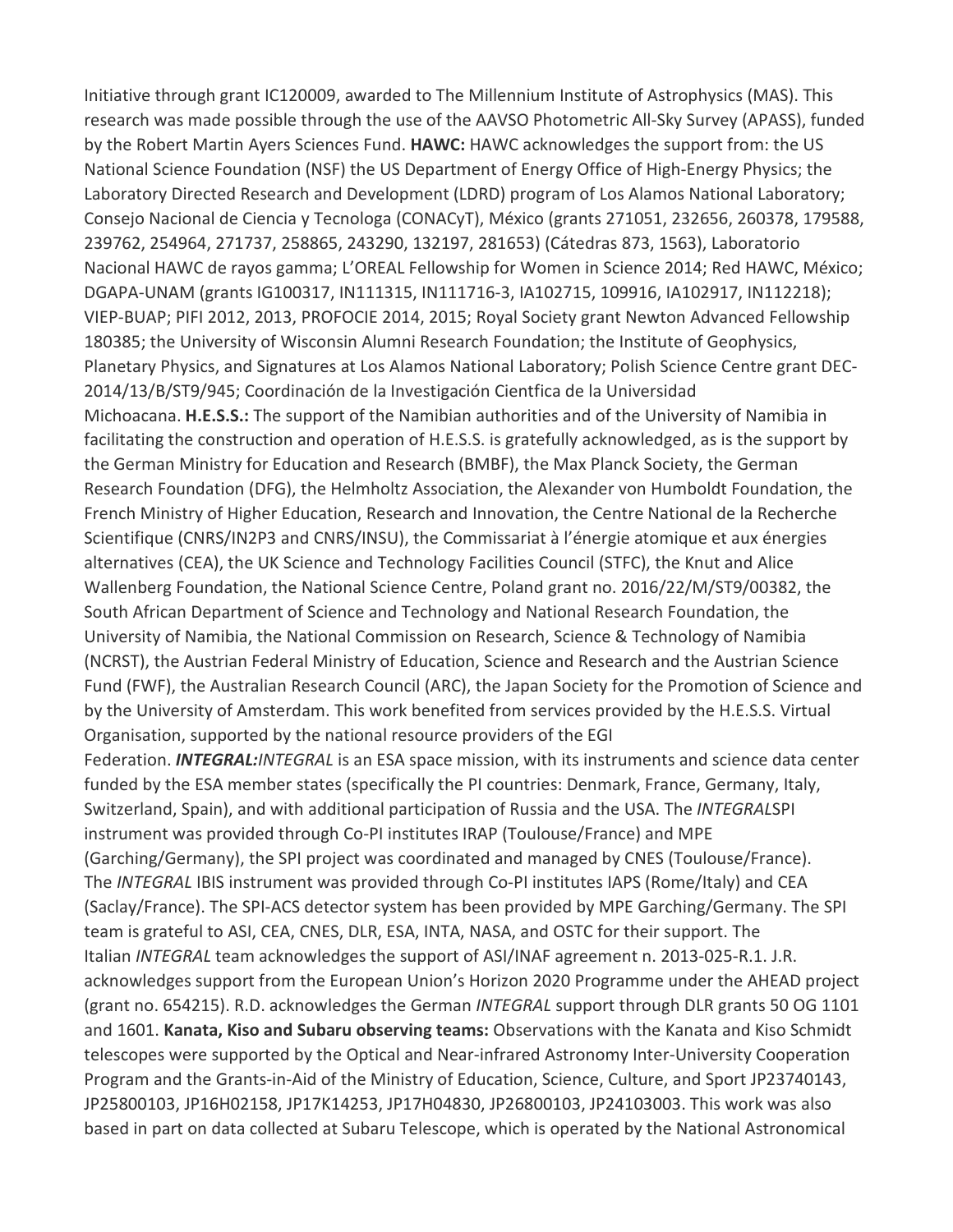Observatory of Japan. **Kapteyn:** The Jacobus Kapteyn telescope is operated at the Observatorio del Roque de los Muchachos on the Spanish island of La Palma by the SARA consortium, whose member institutions (listed at **[http://saraobservatory.org](http://saraobservatory.org/)**) fund its operation. Refitting for remote operations and instrumentation were funded by the National Science Foundation under grant 1337566 to Texas A&M University–Commerce. **Liverpool Telescope:** The Liverpool Telescope is operated on the island of La Palma by Liverpool John Moores University in the Spanish Observatorio del Roque de los Muchachos of the Instituto de Astrofisica de Canarias with financial support from the UK Science and Technology Facilities Council. *Swift*/*NuSTAR***:** A.K. and and D.F.C. acknowledge support from the National Aeronautics and Space Administration *Swift* Guest Investigator Program under grant NNX17AI95G. The *Swift* team at the Mission Operations Center (MOC) at Penn State acknowledges support from NASA contract NAS5-00136. *Swift* is supported at the University of Leicester by the UK Space Agency. **VERITAS:** This research is supported by grants from the U.S. Department of Energy Office of Science, the U.S. National Science Foundation and the Smithsonian Institution, and by NSERC in Canada. **VLA/17B-403** The National Radio Astronomy Observatory (NRAO) is a facility of the National Science Foundation operated under cooperative agreement by Associated Universities, Inc. A.J.T. is supported by a Natural Sciences and Engineering Research Council of Canada (NSERC) Post-Graduate Doctoral Scholarship (PGSD2-490318-2016). A.J.T. and G.R.S. are supported by NSERC Discovery Grants (RGPIN-402752-2011 and RGPIN-06569-2016). J.C.A.M.J. is the recipient of an Australian Research Council Future Fellowship (FT140101082).**Author contributions:** All authors meet the journal's authorship criteria. **IceCube:** The IceCube Collaboration designed, constructed and now operates the the IceCube Neutrino Observatory. Data processing and calibration, Monte Carlo simulations of the detector and of theoretical models, and data analyses were performed by a large number of collaboration members, who also discussed and approved the scientific results presented here. The paper was reviewed by the entire collaboration before publication, and all authors approved the final version of the manuscript. *Fermi***-LAT:** The *Fermi*-LAT contact authors and internal reviewers are S.B., A.F., Y.T., K.B., E.C., and M.W. **MAGIC:** E.B. is the MAGIC multimessenger contact and PI of the neutrino follow-up program. K.S. is co-convener of the MAGIC transient working group. L.F. and M.P. are the main analyzers of the MAGIC data. A.M. and E.P. derived an upper limit to the redshift inferred from MAGIC data. *AGILE***:** All coauthors contributed to the scientific results presented in the paper. F.L. and M.T. wrote the part of the manuscript related to the *AGILE* results. **ASAS-SN:** A.F., B.J.S., and S.H. installed an automatic follow up to IceCube triggers which provided additional early data on this event. K.Z.S., C.S.K., J.F.B., T.A.T., T.W.S.H., S.D., J.L.P., and B.J.S. built the telescopes and developed the data processing pipelines. **HAWC:** T.W. is convener of the HAWC extragalactic working group. M.H. is the HAWC multimessenger contact. I.T., R.L., and I.M.C. were the main analyzers of the HAWC data. **H.E.S.S.:** A.T. is convener of the H.E.S.S. extragalactic working group. F.S. is the H.E.S.S. multimessenger contact and PI of the neutrino follow-up program. C.H. is the main analyzer of the H.E.S.S. data presented here. S.O. provided a cross-check of the presented analysis. *INTEGRAL:* V.S. performed the *INTEGRAL* analysis. C.F. is the PI of *INTEGRAL* Science Data Center. R.D. is the co-PI of the SPI instrument. E.K. is *INTEGRAL* Project Scientist. P.L. and P.U. are co-PIs of *INTEGRAL*/IBIS instrument. S.M. is responsible for the *INTEGRAL*/IBAS. All of the collaborators provided contribution to the text. **Kanata, Kiso and Subaru observing teams:** Y.T.T., Y.U., and K.O. developed the follow-up strategy to search for IceCube counterparts. T.N. and M.K. conducted the near-infrared imaging and polarimetric observations of the TXS 0506+056 using the HONIR instrument on the Kanata telescope,